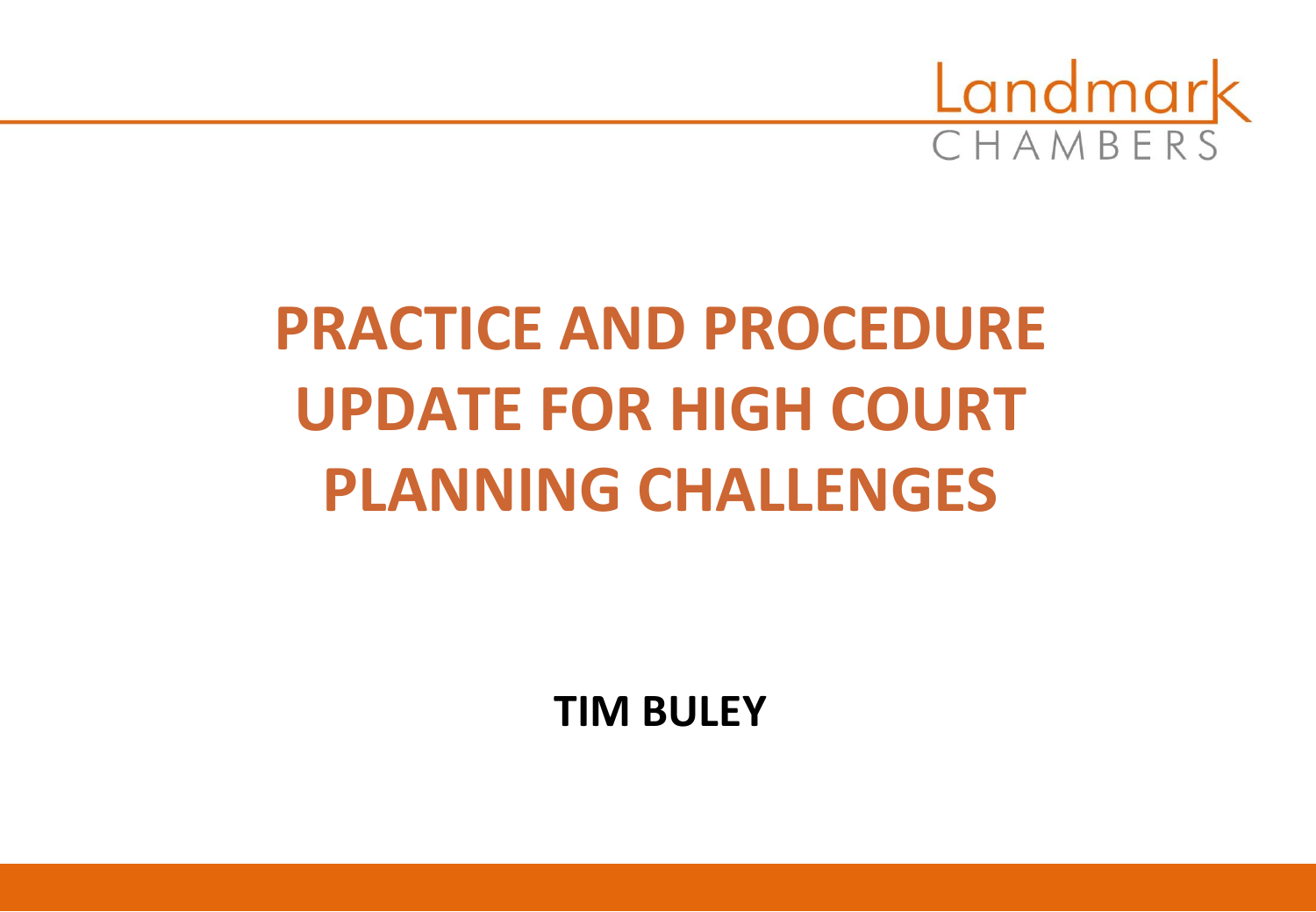#### **Outline of presentation**

#### SECTION A – RECENT CHANGES

- 1. Aarhus Costs (in force since 1 April 2013)
- 2. Timing (in force since 1 July 2013)
- 3. Totally without merit (in force since 1 July 2013)

#### SECTION B – PROPOSED CHANGES

- 1. Specialist chamber of the Upper Tribunal
- 2. Permission filter for s.288 challenges
- 3. Restriction of LPA right of challenge to infrastructure projects under s.118 Planning Act 2008
- 4. Removal of legal aid from s.288/289 challenges
- 5. Standing
- 6. Other proposals.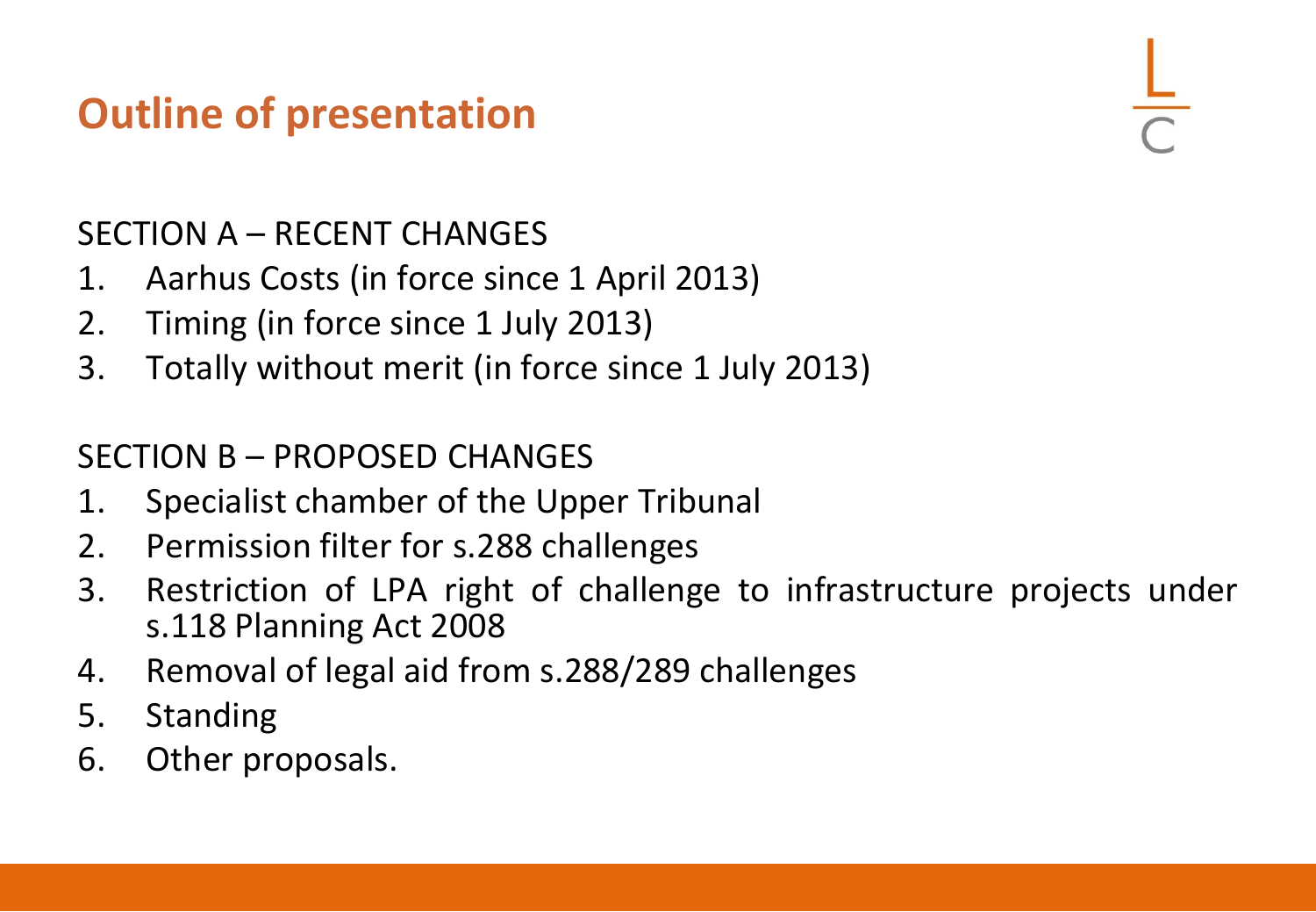**1) Aarhus costs rules since CPR 45.41-44**

- i. CPR rules
- ii. Issue about the scope of the rules
- iii. The decision in *Venn v Secretary of State [2013] EWHC 354*
- iv. Other points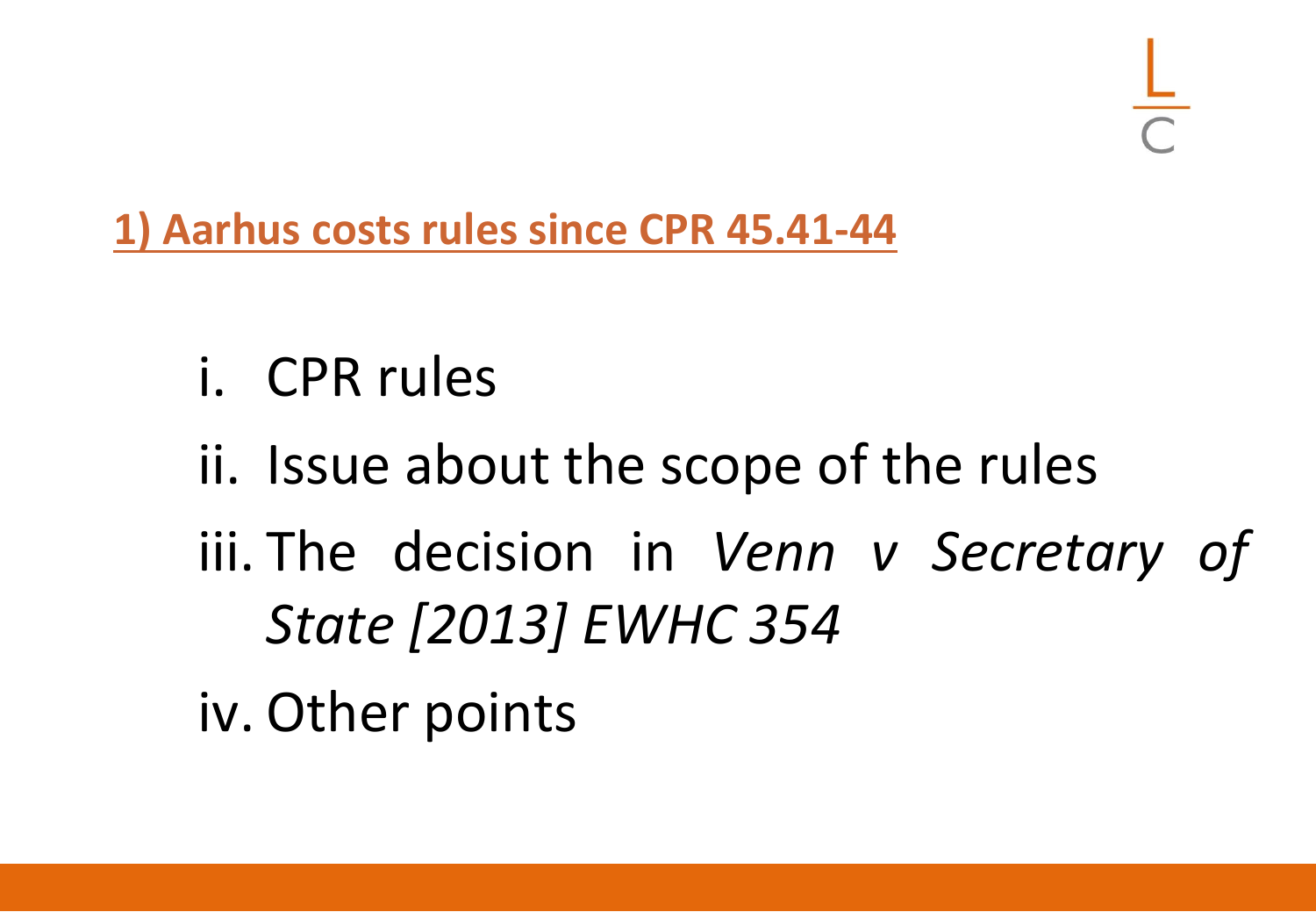#### **i) The CPR rules**

- Following consultation, the CPR was amended with effect from 1 April 2013 to provide new costs rules for judicial reviews which fall within the Aarhus Convention.
- CPR 43.43 provides standard costs caps for cases which
	- a) fall within 45.41 and which
	- b) are not disapplied by 45.42 on the basis that they do not state on the claim form that they are an "Aarhus Convention Claim" (at Section 6 of form N461), or state that they do not wish the rules to apply.
- The standard caps are found at paragraph 5 of the Practice Direction to CPR 45 and limit the claimant's costs at £5,000 (for an individual) or £10,000 (for any other claimant) and the Defendant's costs to £35,000.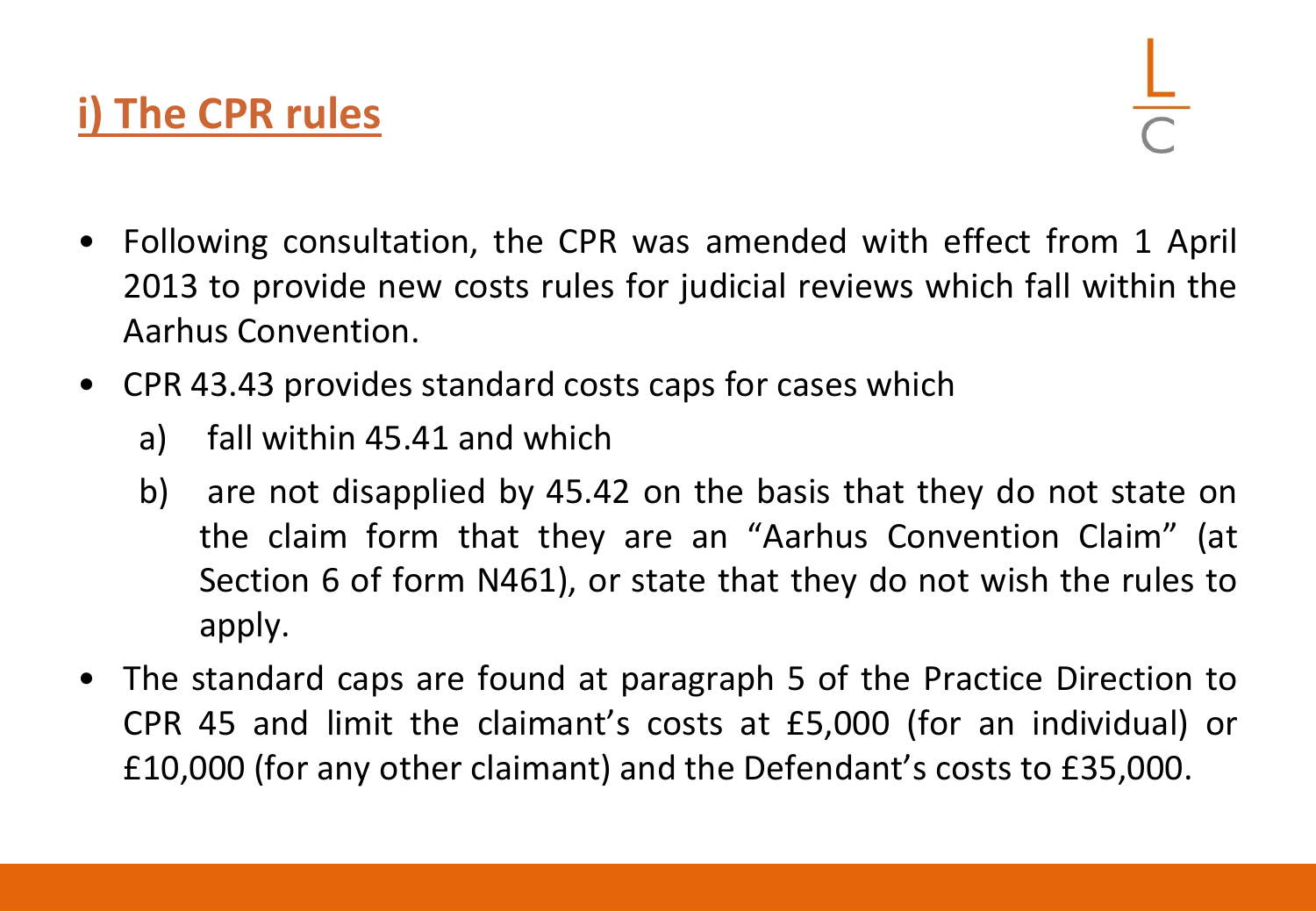## **CPR 45.41: Scope**

*"(1) This Section provides for the costs which are to be recoverable between the parties in Aarhus Convention claims.*

*(2) In this Section, ''Aarhus Convention claim'' means a claim for judicial review of a decision, act or omission all or part of which is subject to the provisions of the UNECE Convention on Access to Information, Public Participation in Decision-Making and Access to Justice in Environmental Matters done at Aarhus, Denmark on 25 June 1998, including a claim which proceeds on the basis that the decision, act or omission, or part of it, is so subject."*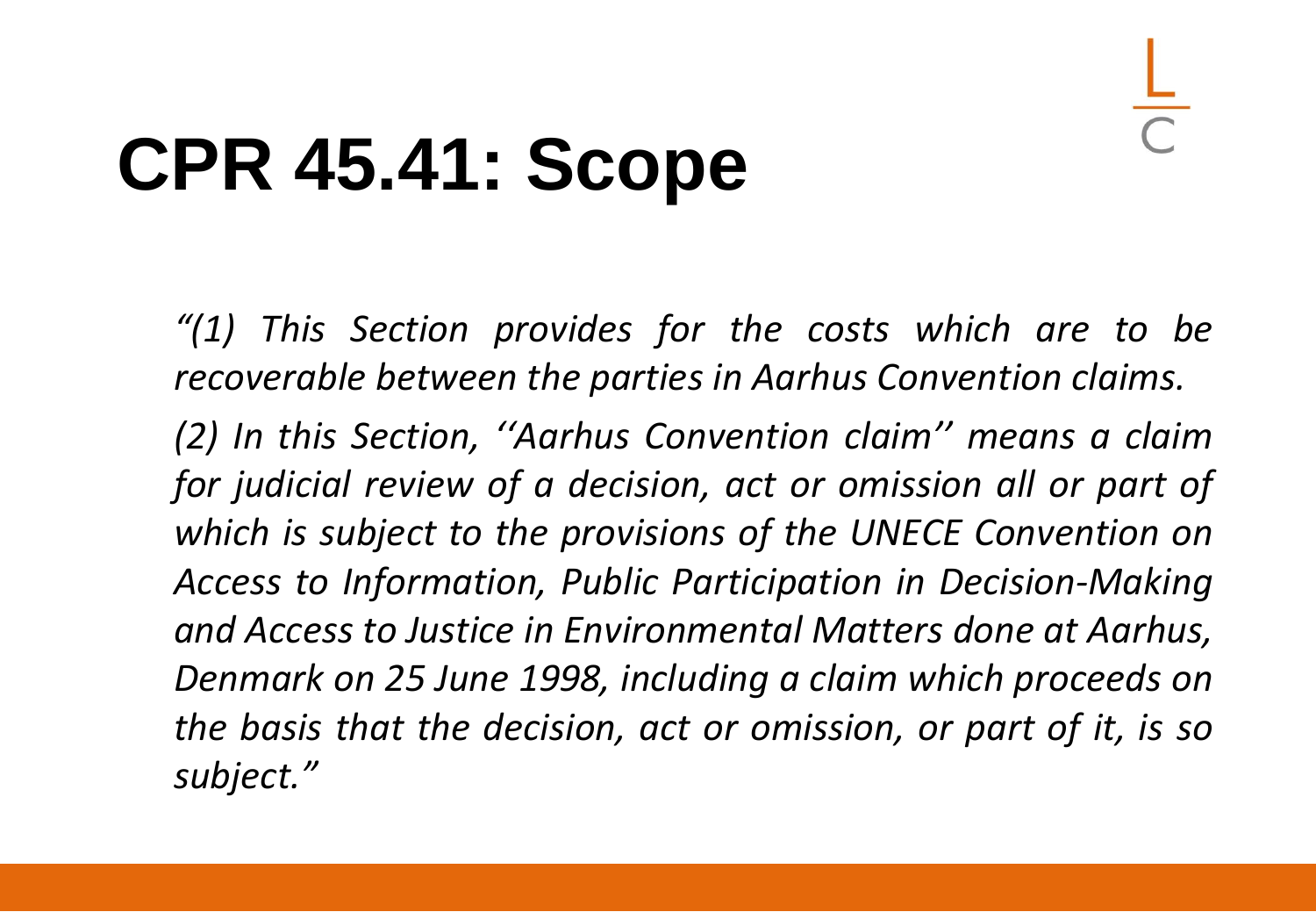#### **Challenging the application of CPR 45.43**

- Under CPR 45.44 Defendants are given strong incentives not to dispute that a claim is an "Aarhus Convention claim". Under the rules:
	- Any question of whether the claim is an Aarhus Convention claim will be determined at the earliest opportunity;
	- If the court decides that the claim is an Aarhus Convention claim then it will normally make an order against the defendant on the indemnity basis;
	- If the court decides that the claim is not an Aarhus Convention claim then it will normally make no order for costs.
- The rules therefore constitute a major improvement in the position of claimants who wish to review decisions which they believe fall within the Aarhus Convention.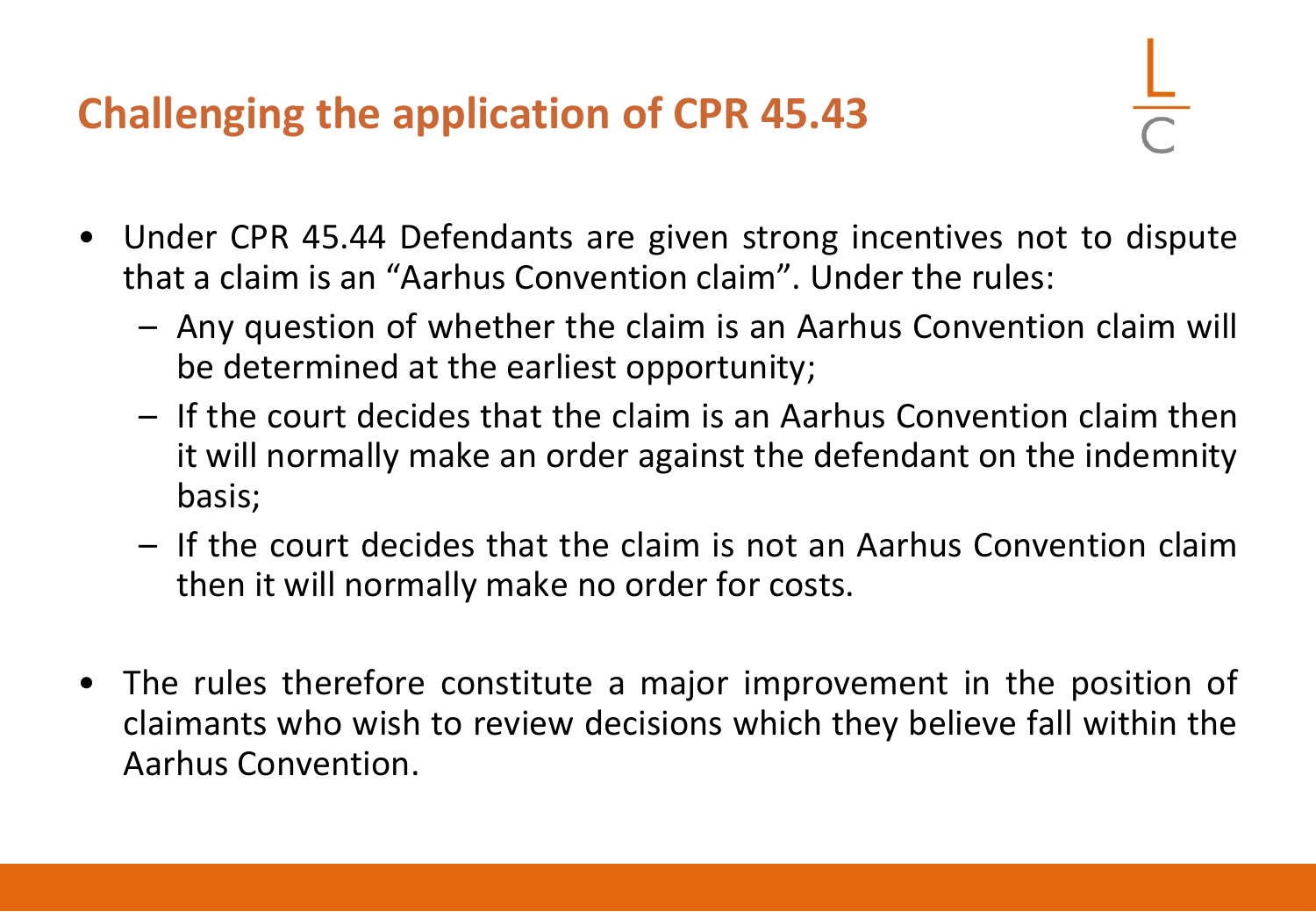## **(ii) Issues** about scope

The definition of scope under CPR 45.41 gives rise to some fundamental questions:

- What features will bring claims within the scope Aarhus Convention?
- What is the meaning of "judicial review" in CPR 45.41 (Art 9(3) of the Convention refers to "judicial procedures to challenge acts and omissions by private persons and public authorities")? In particular, does the term extend to statutory challenges under TCPA 1990 or to private nuisance.
- What will be the effect of a claim falling within the Aarhus Convention but outside of CPR 45.41 because it is not "judicial review"?

These questions have now been addressed by Lang J in Venn v SSCLG [2013] EWHC 3546 (Admin). An appeal may still be brought.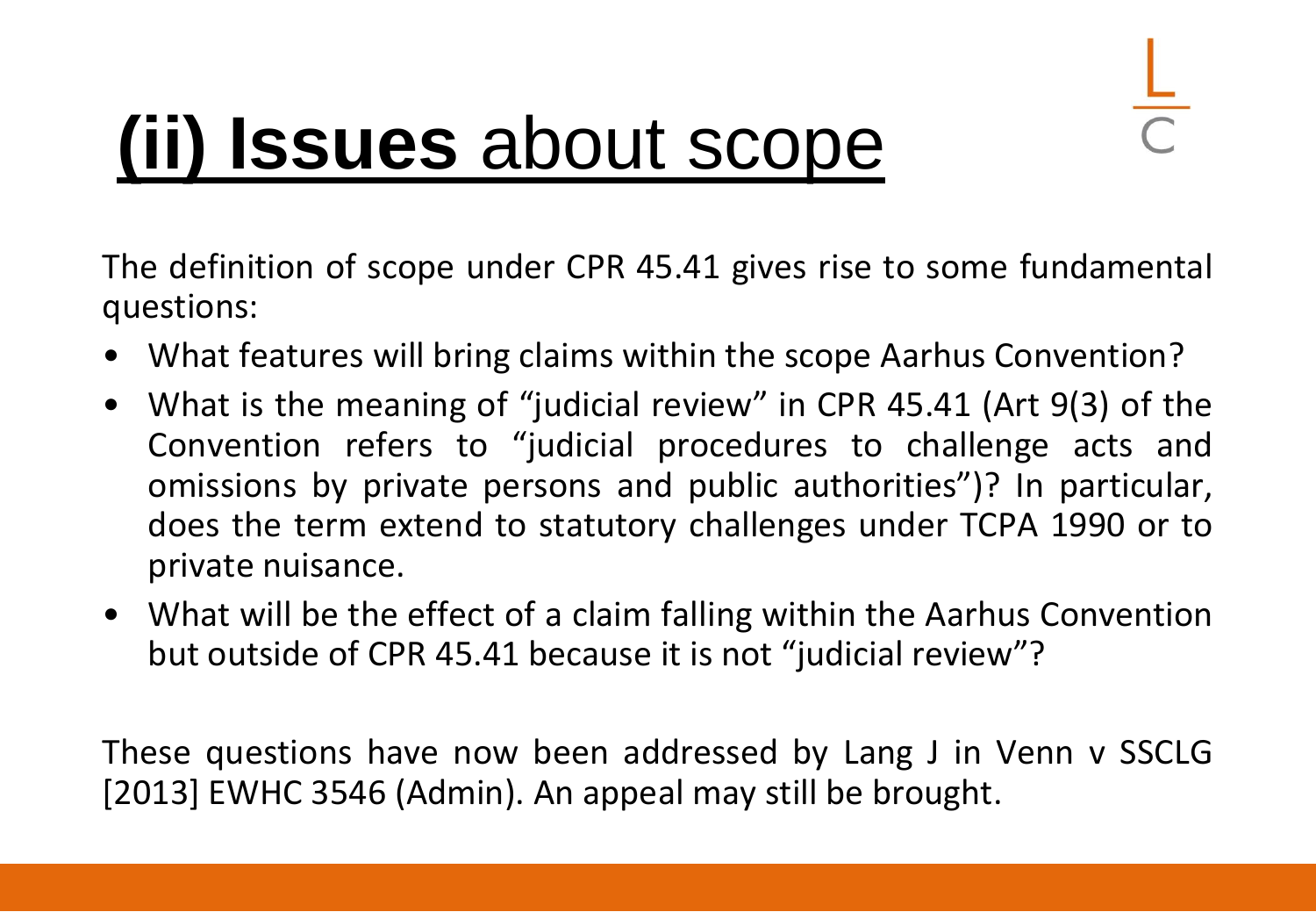#### **What does the Aarhus convention say?**

The Aarhus Convention requires states to ensure access to justice in environmental matters under Article 9.

Art 9(4) requires that

*"the procedures referred to in paragraphs 1, 2 and 3 above shall provide adequate and effective remedies, including injunctive relief as appropriate, and be fair, equitable, timely and not prohibitively expensive. Decisions under this article shall be given or recorded in writing. Decisions of courts, and whenever possible of other bodies, shall be publicly accessible*."

• Art 9(3) requires that:

*"In addition and without prejudice to the review procedures referred to in paragraphs 1 and 2 above, each Party shall ensure that, where they meet the criteria, if any, laid down in its national law, members of the public have access to administrative or judicial procedures to challenge acts and omissions by private persons and public authorities which contravene provisions of its national law relating to the environment."*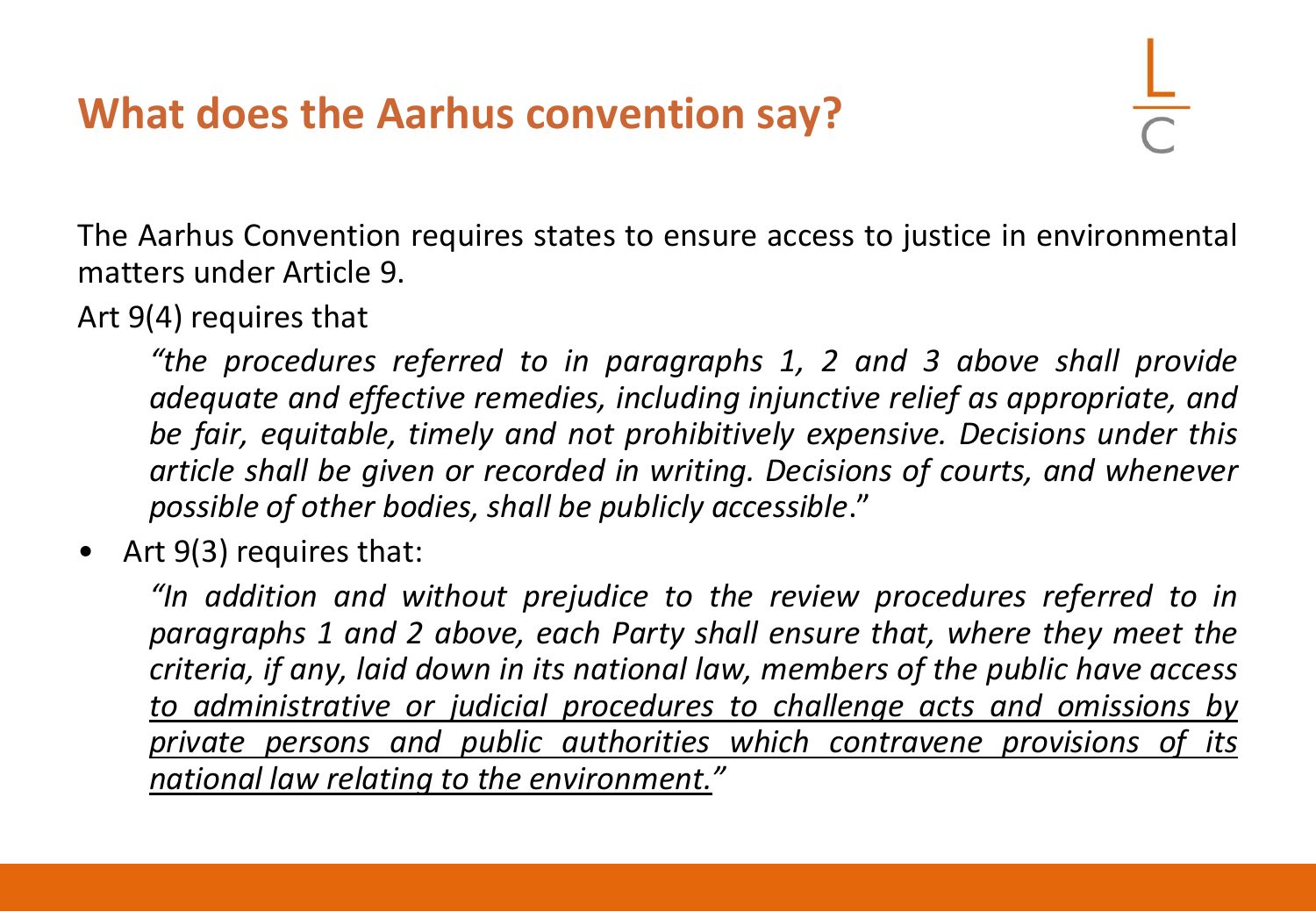• 'Environment' is not defined by the Convention, but its *Implementation Guide* (2013) indicates that guidance can be found in the definition of "environmental matters" at Art 2(3) and that in interpreting the scope regard should be had to the drafters' intention that it should "be as broad in scope as possible".

• Art  $2(3)$ :

*"Environmental information" means any information in written, visual, aural, electronic or any other material form on:*

*(a) The state of elements of the environment, such as air and atmosphere, water, soil, land, landscape and natural sites, biological diversity and its components, including genetically modified organisms, and the interaction among these elements;*

*(b) Factors, such as substances, energy, noise and radiation, and activities or measures, including administrative measures, environmental agreements, policies, legislation, plans and programmes, affecting or likely to affect the elements of the environment within the scope of subparagraph (a) above, and cost-benefit and other economic analyses and assumptions used in environmental decision-making;*

*(c) The state of human health and safety, conditions of human life, cultural sites and built structures, inasmuch as they are or may be affected by the state of the elements of the environment or, through these elements, the factors, activities or measures referred to in subparagraph (b) above;"*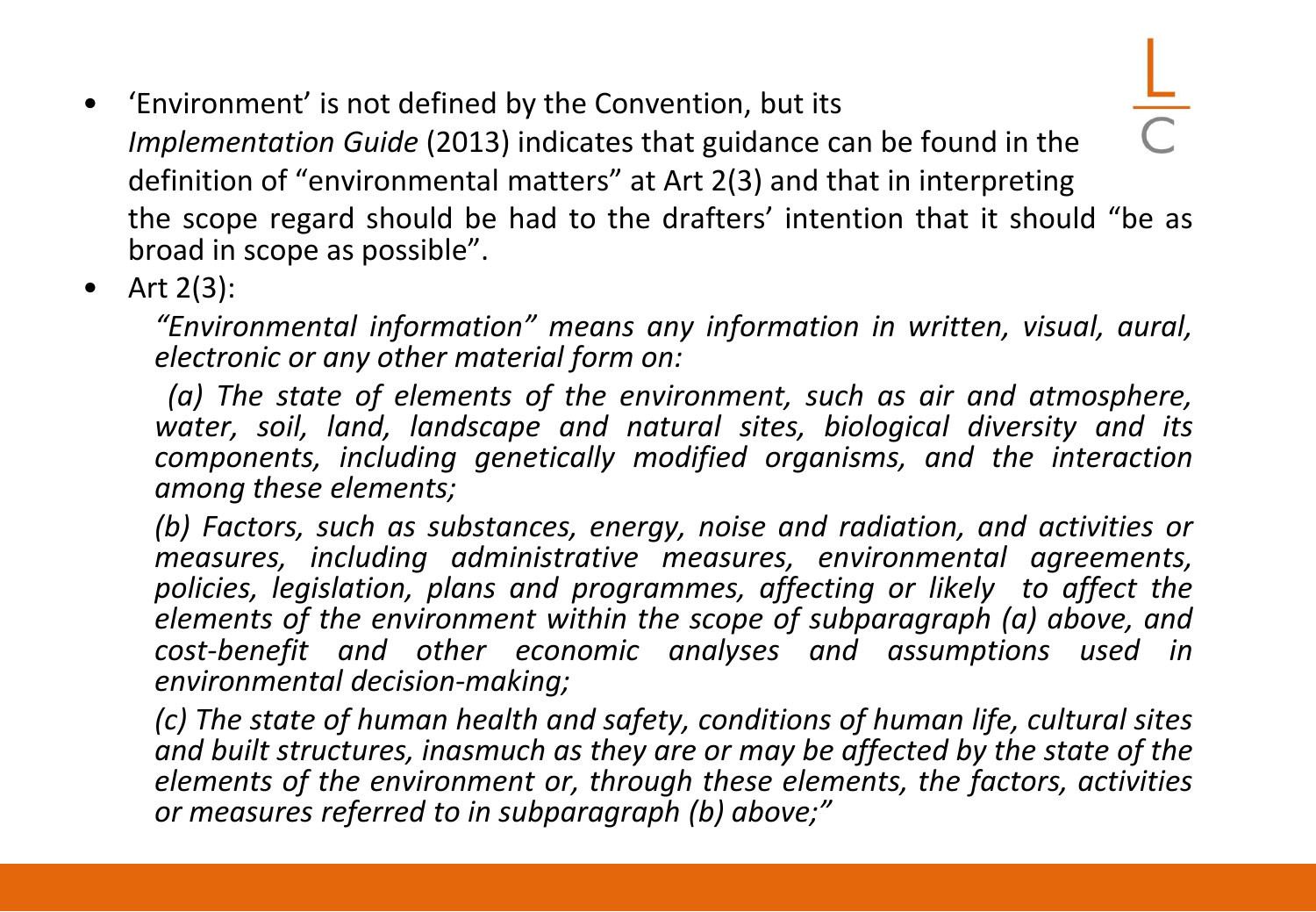**(iii) Venn v SSCLG [2013] EWHC 354**

• The judgment of Lang J on 15 November gave clarification on the application of CPR 45.41, and on the application of Aarhus cost principles to cases which fall with the Convention but without 45.41.

Key facts:

- Ms Venn sought to challenge the Inspector's grant of permission for the construction of a new house in the garden of a Victorian terrace in south-east London under s.288 TCPA 1990. She lived next door to the property and was concerned by the loss of green space and the impact of the development on the enjoyment of her home.
- The court heard that she had about £180,000 of equity in her property, a loan of £60,000 from her parents, but that as her only income was £71.70 through the Job Seekers Allowance she would be unlikely to obtain a substantial loan against her collateral. Her counsel was acting pro bono via Direct Access.
- Her grounds of challenge focused on the application by the Inspector of the Local Plan policy relating to residential development on garden land; Lang J considered that her grounds were arguable.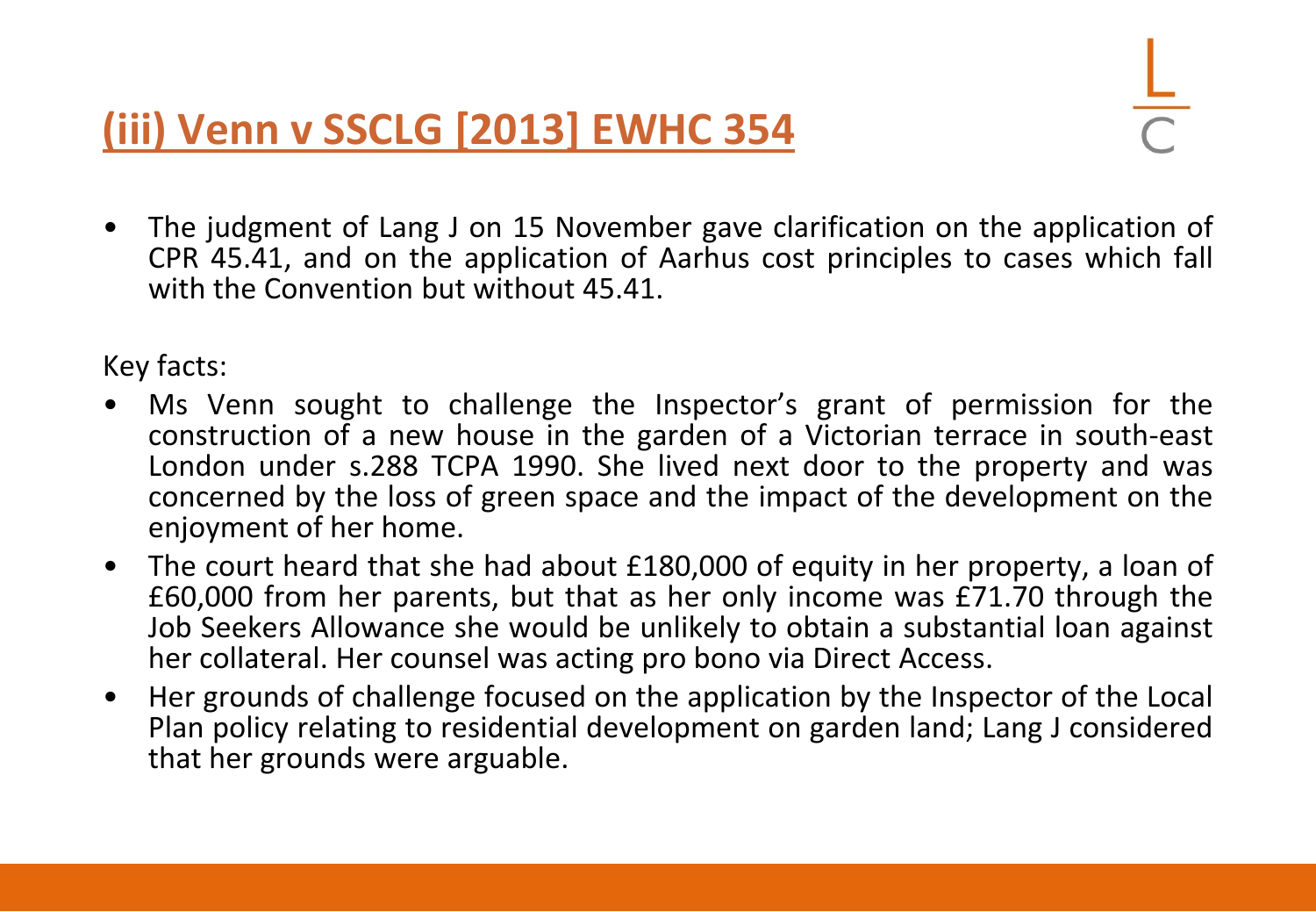#### **Venn: Findings**

- Lang J's principle findings were:
	- a) No application of CPR 45.41 to s.288 challenges.  $(\S$ §27-32)
	- b) This challenge (*inter alia* failure to correctly apply open-space policy) fell within the Convention. (§24)
	- c) Although the Convention did not have direct effect (i.e. through EU implementation) UK law should be interpreted and applied in harmony with its provisions where possible (*Walton* [2012] UKSC 44 at [100] applied); in this case that meant the adoption of the approach in *R(Garner) v Elmbridge BC* [2010] EWCA Civ 107 (modifying the *Cornerhouse* criteria). (§36)
	- Accordingly she made an order that the Claimant's costs be limited to £3,500.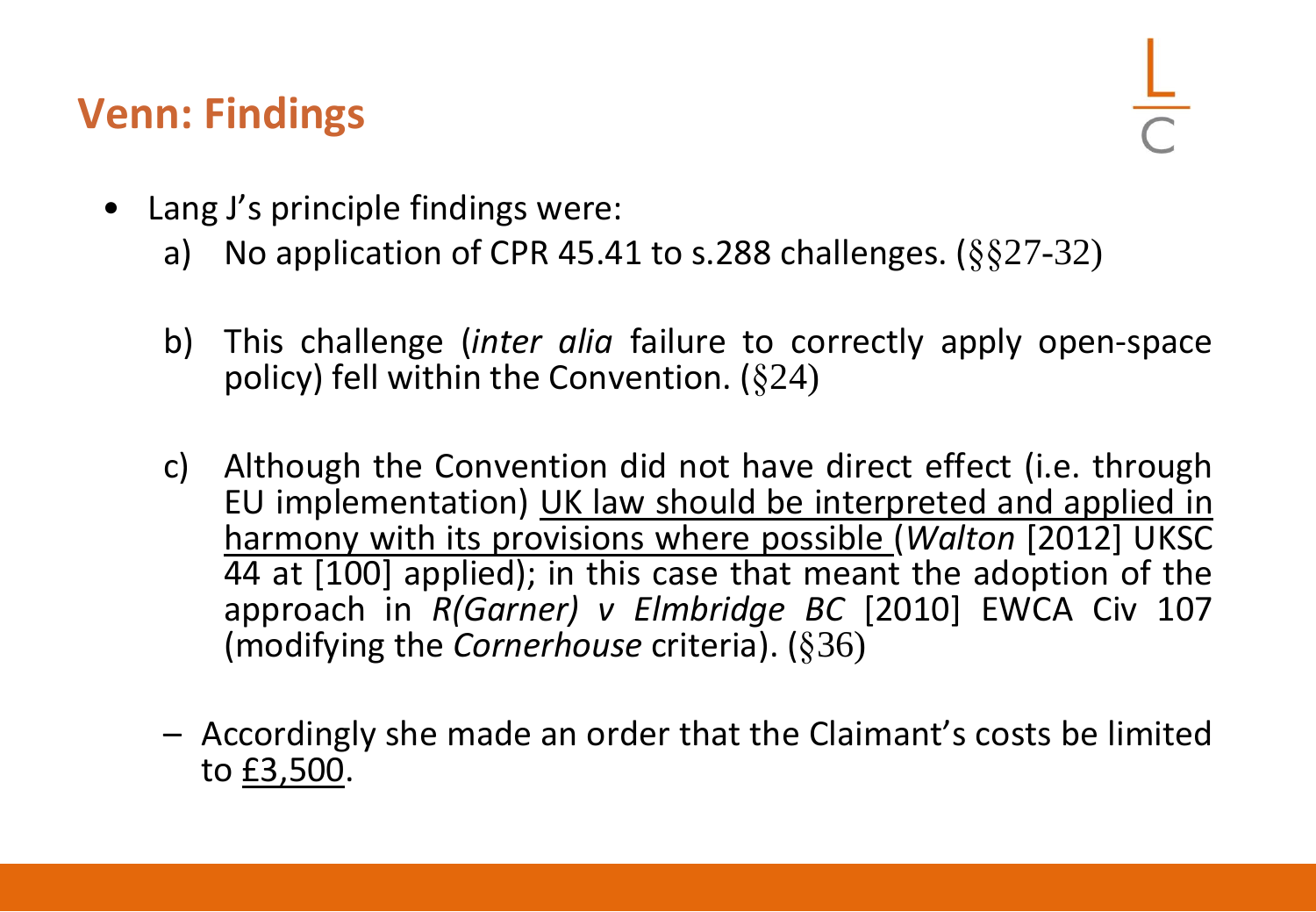### **a) No application of CPR 45.41 to s.288 challenges (or other statutory challenges)**

- The judge found that "judicial review" referred only to cases brought under s.31 of the Senior Courts Act 1981 and CPR 54, and not to applications under s.288 of TCPA 1990. This was on the basis that:
	- the MoJ did not intend statutory challenges to be covered by 45.41;
	- LASPOA 2012 draws a distinction between an "application for judicial review" and a "decision applying the principles that are applied by the court on an application for judicial review";
	- no purposive reading was appropriate in this case (applying the principles in *Marleasing* [1990] ECR 1-4135) on the basis that there was no alleged infringement of a directive incorporating the Convention.

It is worth noting that that judge did not consider what the outcome would have been had the Convention been directly effective.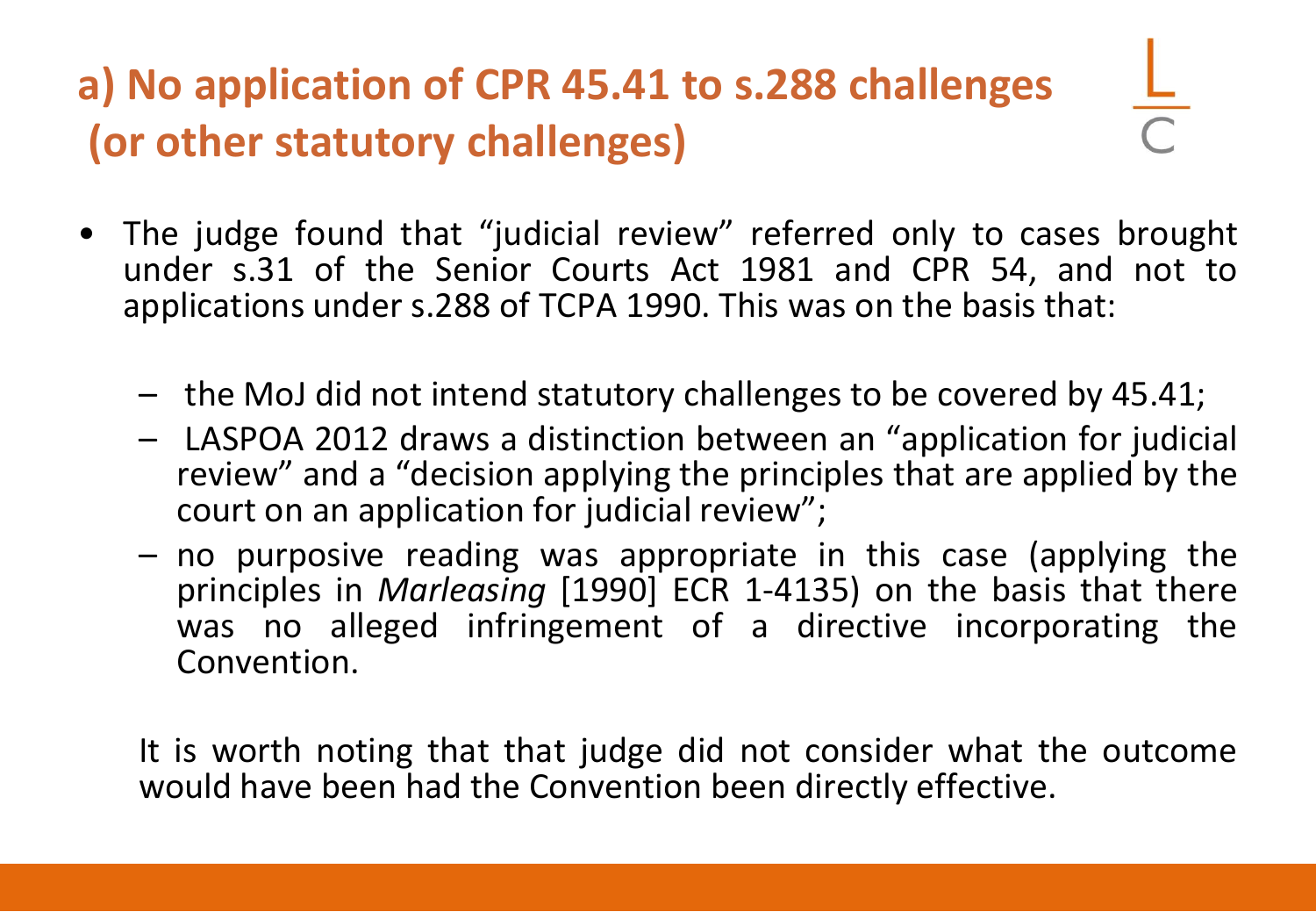#### **b) Challenge within Aarhus Convention**

- Despite finding that CPR 45.41 did not apply, Lang J held that the claim fell within the Aarhus Convention, contrary to the SoS's submission that the claim was a small-scale planning challenge.
- Her reasoning was as follows:
	- The Convention does not define 'environment' but
		- a) the definition of "environmental information in Art 2(3) and
		- b) the guidance offered by the *Aarhus Convention: Implementation Guide* (2013)

show that the Convention's application is intended to be broad and comprehensive.

- The evidence provided by a number of environmental charities (in particular the Royal Horticultural Society) showed that the impugned policy related to 'gardengrabbing', a practice which had considerable impacts on the environment in terms of drainage, climate change resilience, urban temperatures, air quality, habitats, and the quality of the human and social environment. (§ 17)
- The Claimant's contention was that a policy restricting garden-grabbing had not been properly applied, therefore her challenge was to an act or omission contravening national law relating to the environment and fell within Art 9(3).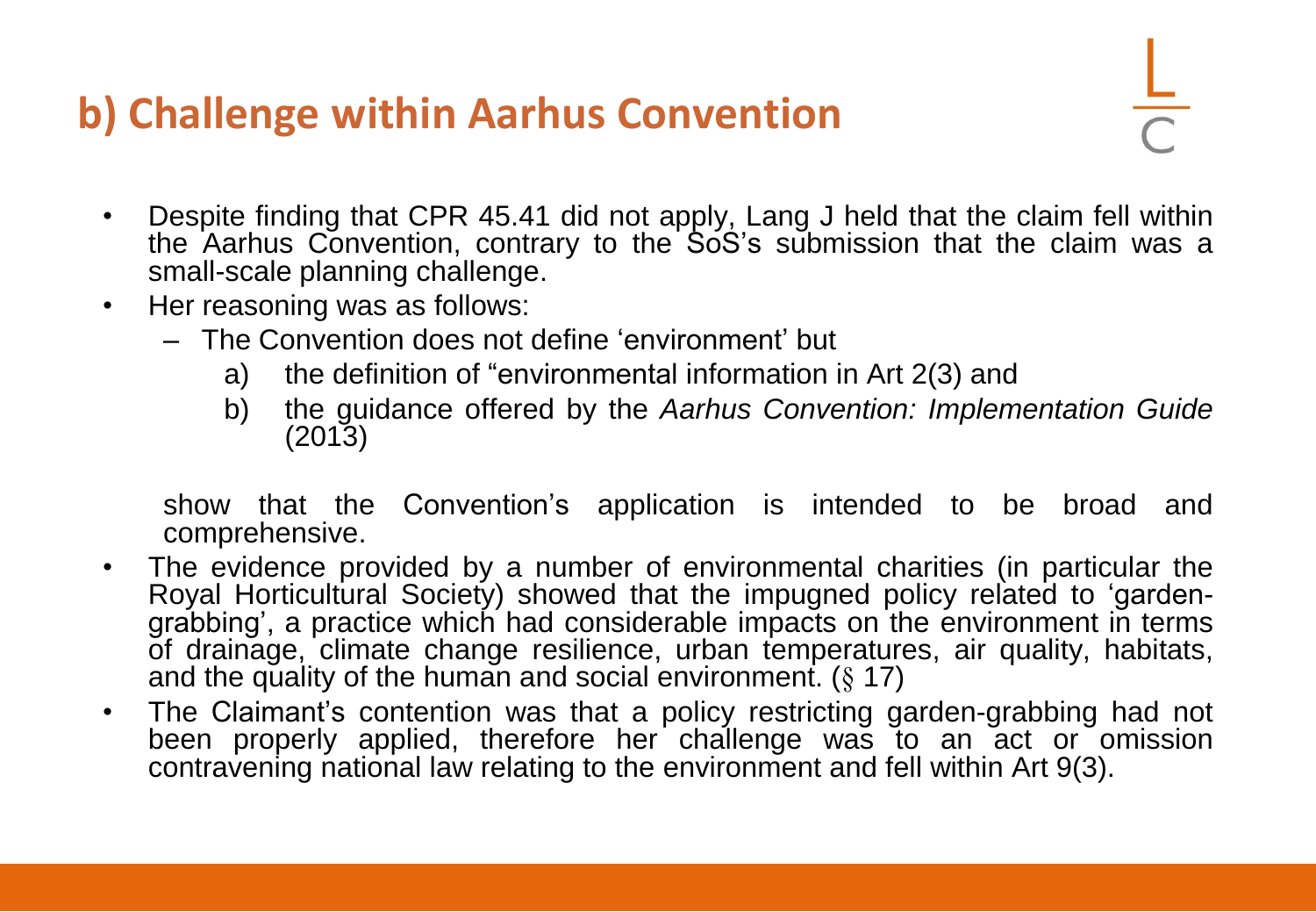#### **c) Costs protection appropriate even where CPR 45.41 does not apply.**

- Following the Supreme Court in *Walton v Scottish Ministers* [2012] UKSC 44 at [100] the Aarhus Convention is not part of UK domestic law, except where incorporate through European Directives.
- Nevertheless UK law should be interpreted and applied in harmony with its provisions where possible.
- The *Corner House* criteria should be relaxed to give effect to the Aarhus Convention and, adopting the approach in *R (Garner) v Elmbridge BC* [2010] EWCA Civ 1006, this means that the public importance and public interest criteria are met because the claim raised 'environmental matters'.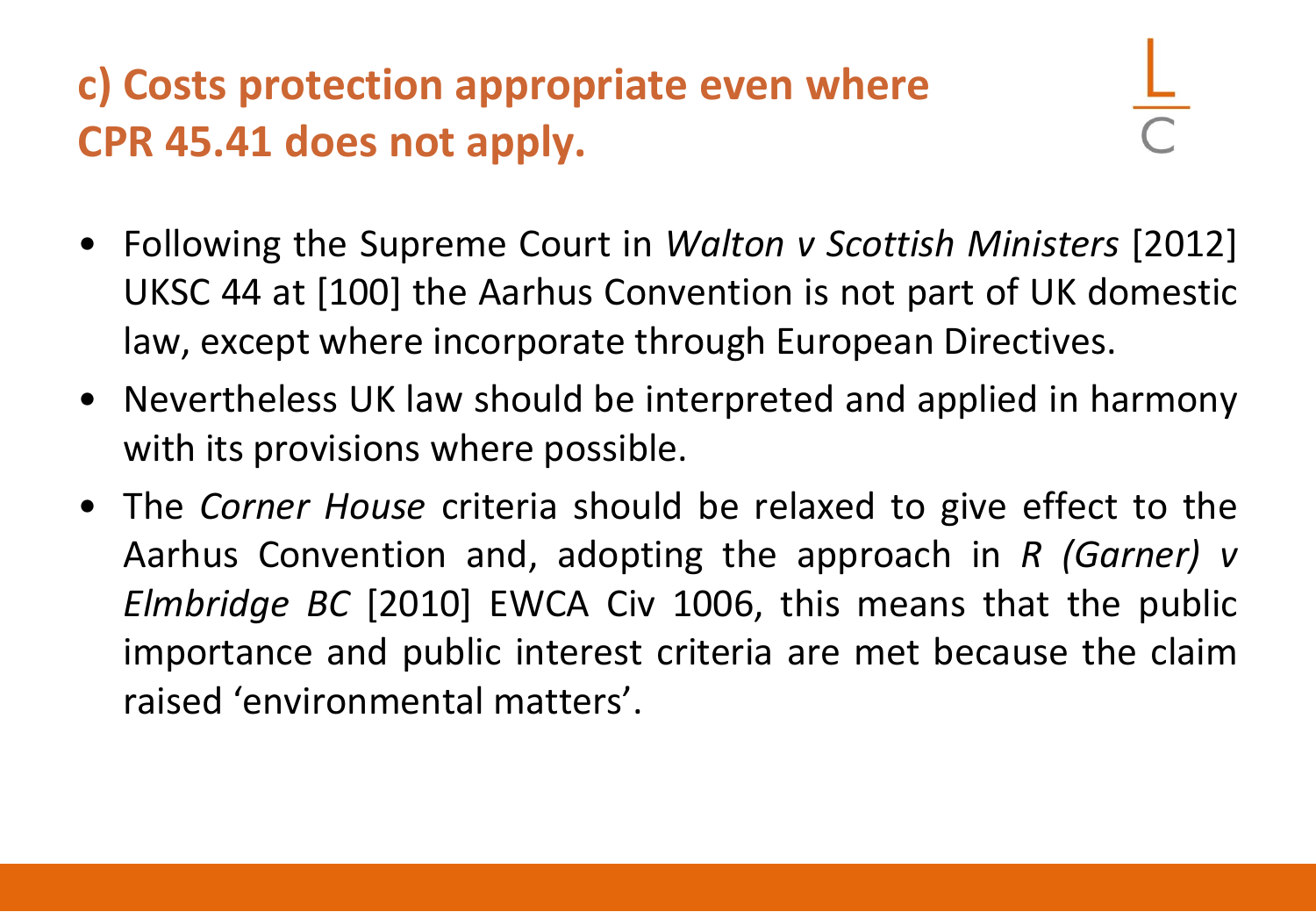### **Appropriate costs caps should then be considered under** *Edwards***.**

- Having concluded that the claim fell under the Aarhus Convention but not within CPR 45.41 Lang J then went on to assess the claimant's needs under the principles in *Edwards v Environment Agency* [2013] 1 WLR 2914. Of note, and whilst there is no obvious clash, consideration will need to be given to whether this is consistent with *Edwards* in the Supreme Court, December 2014: [2014] 1 WLR 59.
- In making that assessment Lang J went into some detail as to the financial circumstances of the claimant (at paras 37-43) and was persuaded that although Ms Venn had considerable equity in her property she was unlikely to be able to acquire a loan due to her very low income.
- Lang J was concerned with the level of intrusion into Ms Venn's finances and did not think it appropriate to ask Ms Venn to give evidence orally. She also took note of the fact that Ms Venn was represented pro bono, which would mean that there was no need for a reciprocal cap.
- She concluded that the correct level for a costs cap was £3,500.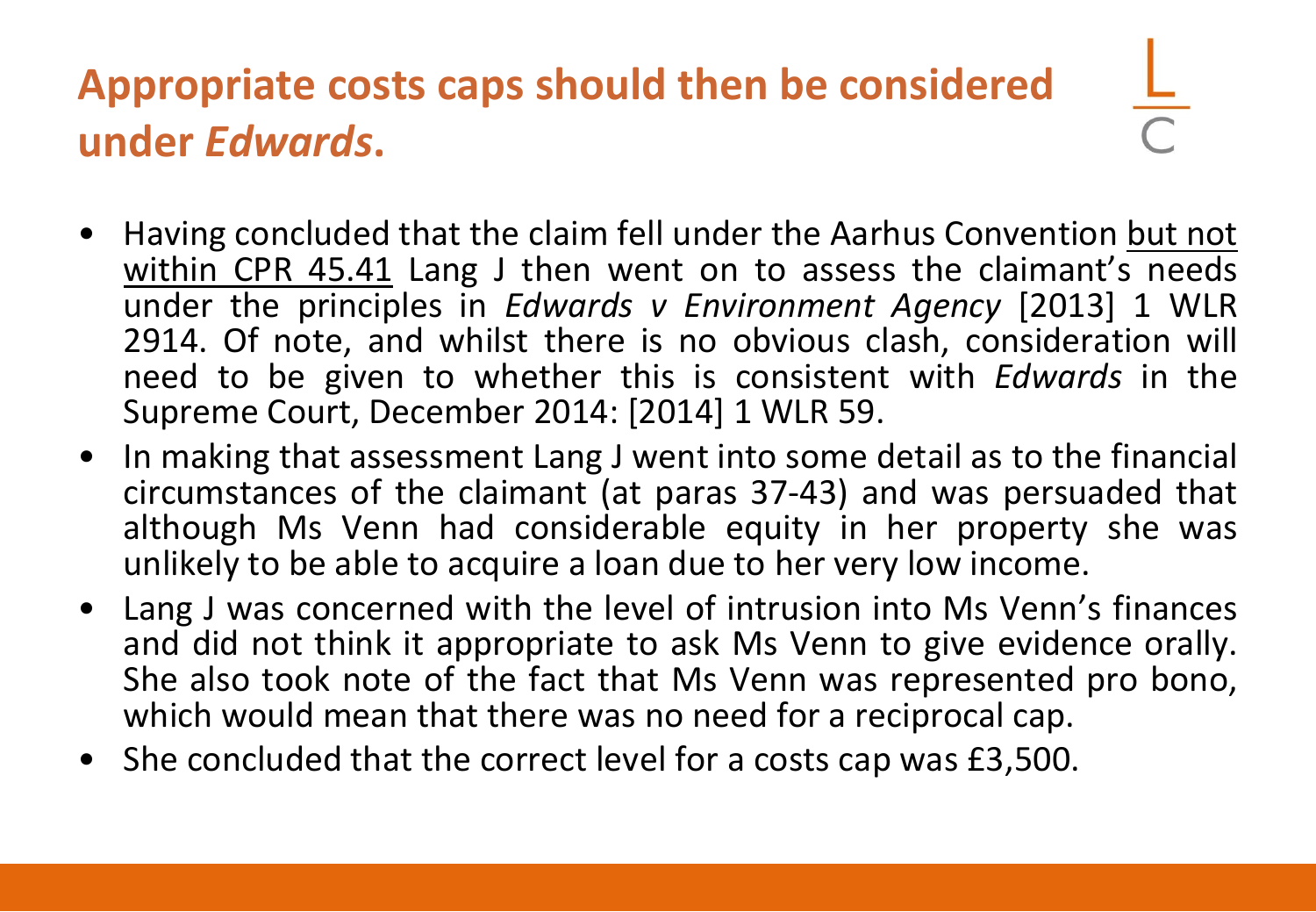#### *Edwards* **in the Supreme Court: December 2013**

#### • The Supreme Court provides a useful summary of what the ECJ decided at para 23 of Lord Carnwath's judgment:

23 A number of significant points can be extracted from the Edwards judgment. (i) First, the test is not purely subjective. The cost of proceedings must not exceed the financial resources of the person concerned nor "appear to be objectively unreasonable", at least "in certain cases". (The meaning of the latter qualification is not immediately obvious, but it may be better expressed in the German version "in Einzelfällen", meaning simply "in individual cases".) The justification is related to the objective of the relevant European legislation (referred to in para 32 of the judgment), which is to ensure that the public "plays an active role" in protecting and improving the quality of the environment. (ii) The court did not give definitive guidance as to how to assess what is "objectively unreasonable". In particular it did not in terms adopt Sullivan LJ's suggested alternative of an "objective" assessment based on the ability of an "ordinary" member of the public to meet the potential liability for costs. While the court did not apparently reject that as a possible factor in the overall assessment, "exclusive" reliance on the resources of an "average applicant" was not appropriate, because it might have "little connection with the situation of the person concerned". (iii) The court could also take into account what might be called the "merits" \*66 of the case: that is, in the words of the court, "whether the claimant has a reasonable prospect of success, the importance of what is at stake for the claimant and for the protection of the environment, the complexity of the relevant law and procedure, the potentially frivolous nature of the claim at its various stages" (para 42). (iv) That the claimant has not in fact been deterred for carrying on the proceedings is not "in itself" determinative. (v) The same criteria are to be applied on appeal as at first instance.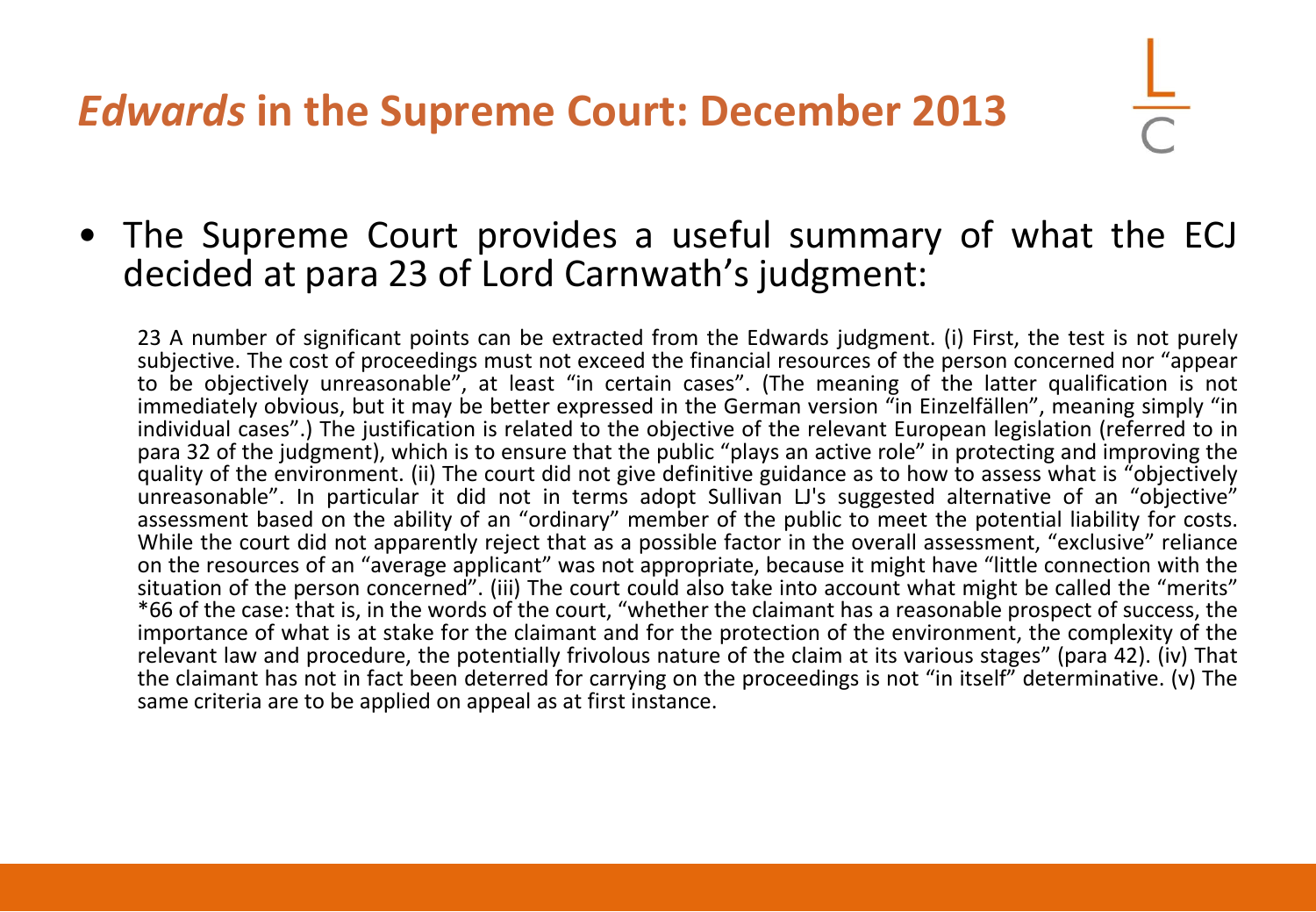#### **Venn: Implications**

- 1. The CPR Aarhus costs rules only apply to Part 54 Judicial Reviews.
- 2. "Provisions relating to the environment" can include the interpretation or application of policy where evidence suggests that the policy has as its goal the protection of some aspect of the environment, which should be interpreted broadly (in line with Art 2(3) and the Implementation Guide).
- 3. The Aarhus Convention should be used to interpret costs rules even where not implemented by EU directives.
- 4. Where a case falls outside of CPR 45.41 the result may be a lower cost cap than if it had fallen within.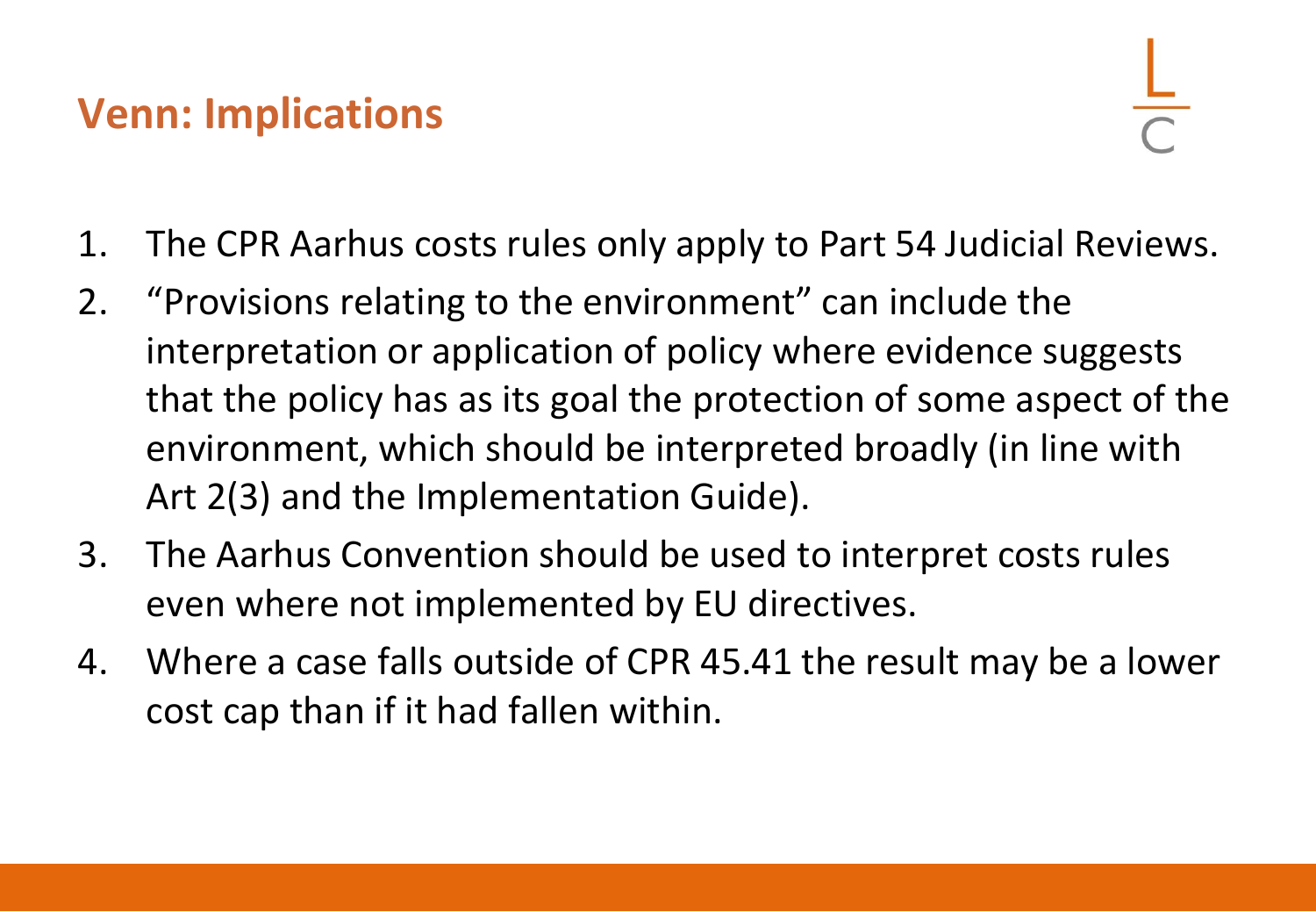#### **Other practical points**

- 1. Evidence of impact on the environment is crucial.
- 2. The judge will try to deal sensitively with the claimant, but will require details of the claimant's finances (cf proposal to require detailed financial statements from applicants for PCOs).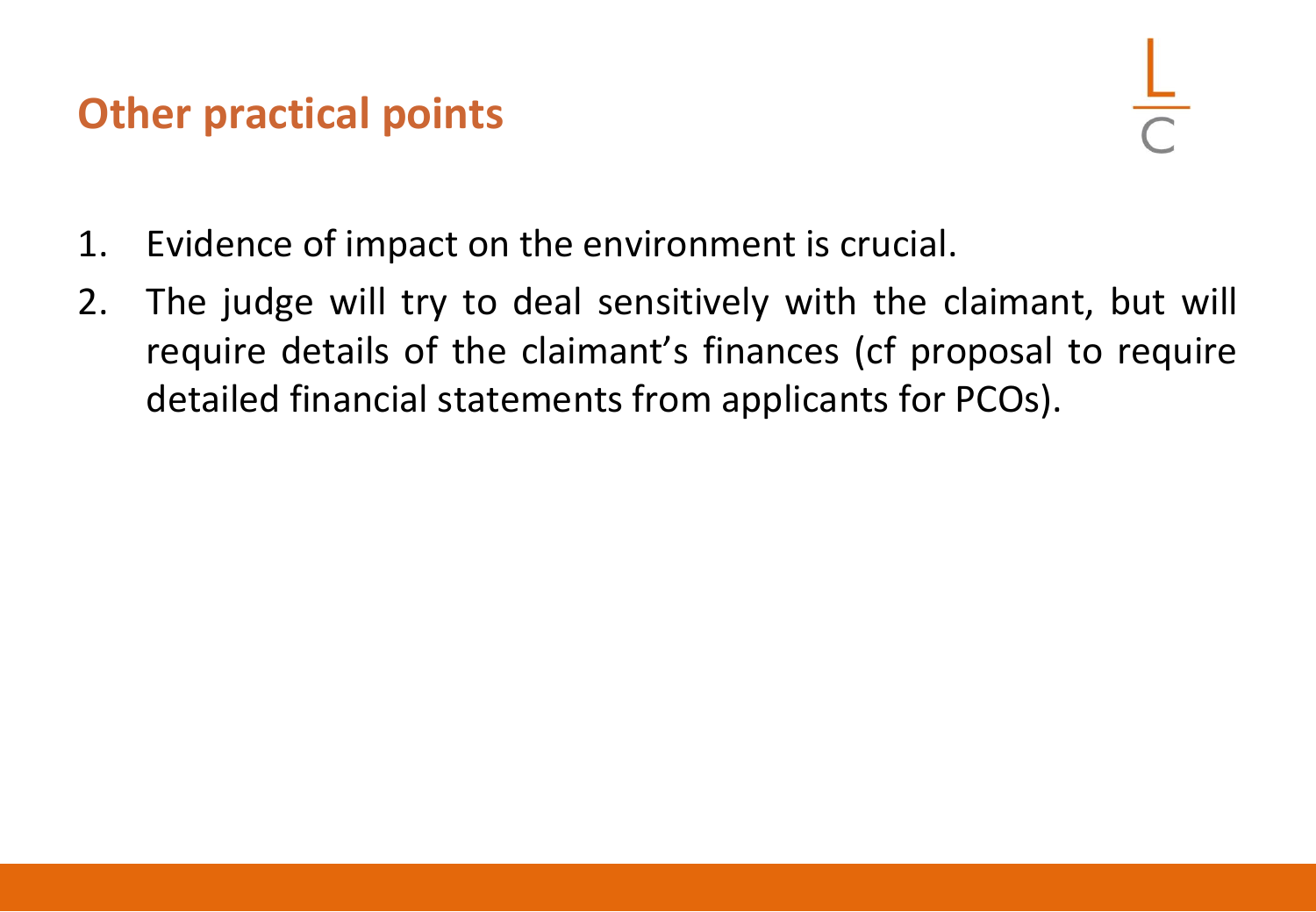#### **(iv) Application to onward appeals (continued)**

CPR 45.41 does not apply to appeals. The relevant rule is CPR 52.9A, which is not specific to Aarhus Convention claims, and which provides for a general jurisdiction in the CA to make protective costs orders on the basis that there was limited costs recovery in the lower court:

*Orders to limit the recoverable costs of an appeal*

*52.9A*

*(1) In any proceedings in which costs recovery is normally limited or excluded at first instance, an appeal court may make an order that the recoverable costs of an appeal will be limited to the extent which the court specifies.*

*(2) In making such an order the court will have regard to –*

*(a) the means of both parties;*

*(b) all the circumstances of the case; and*

*(c) the need to facilitate access to justice.*

*(3) If the appeal raises an issue of principle or practice upon which substantial sums may turn, it may not be appropriate to make an order under paragraph (1).*

*(4) An application for such an order must be made as soon as practicable and will be determined without a hearing unless the court orders otherwise.*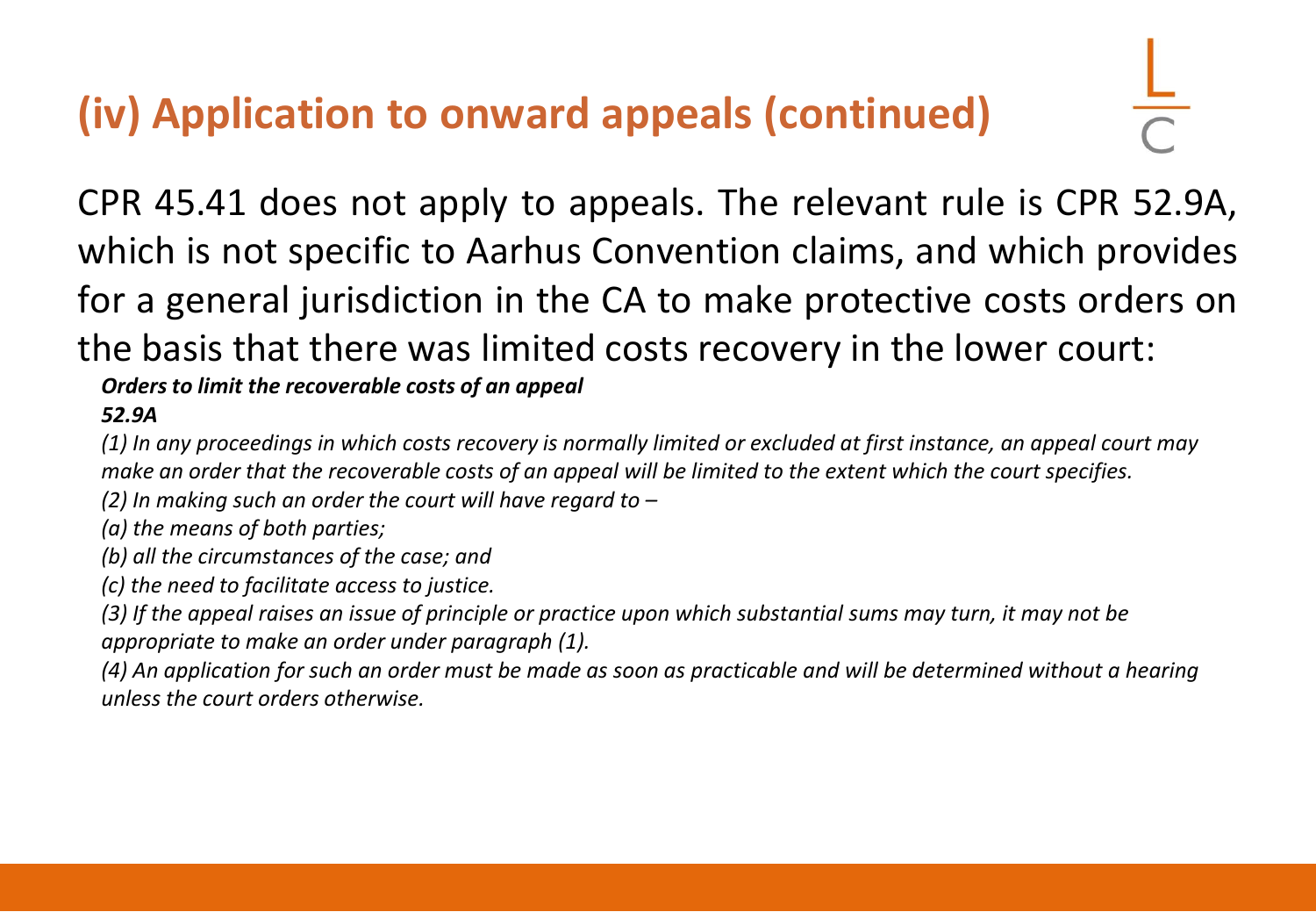#### **(iv) Application to onward appeals**

There is a useful discussion of the application of this rule in general terms in *R (Manchester College) v Hazel* [2013] EWCA Civ 281, albeit that is not an environmental case.

It is clear from *Edwards* in the ECJ that this rule will have to be applied in accordance with the Aarhus Convention "principles", so as to avoid creating a situation where proceedings are prohibitively expensive.

In the Supreme Court, Lord Carnwath commented as follows on this requirement:

*23. … (v) The same criteria are to be applied on appeal as at first instance.* 

*24 I do not understand the last point as intended to imply that the same order must be made at each stage of the proceedings, or that there should be a single global figure covering all potential stages, but rather that the same principles should be applied to the assessment at each stage, taking account of costs previously incurred.*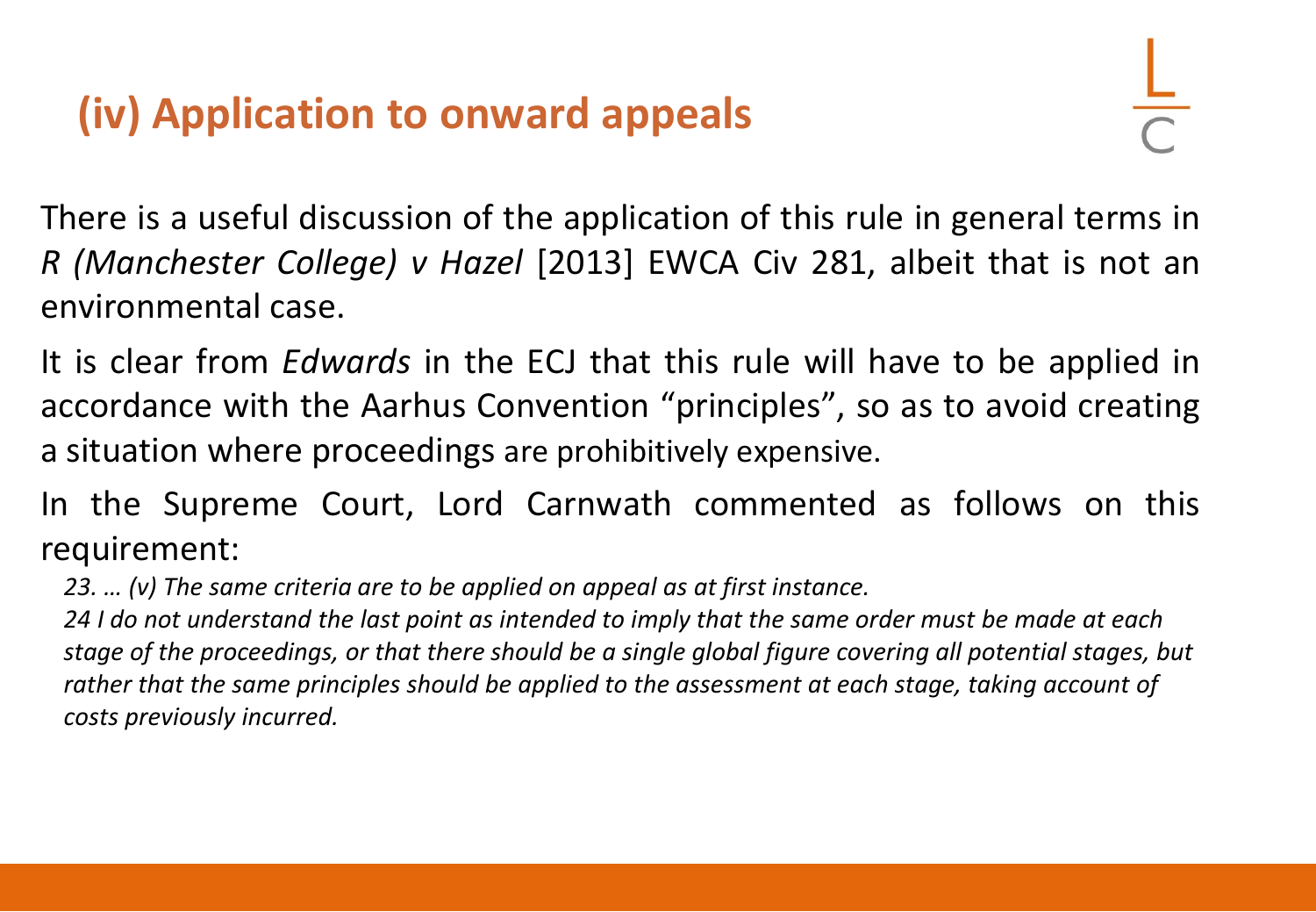#### **(v) Possible application to private nuisance claims?**

- In *Austin v Miller Argent* [2013] EWHC 2622 (TCC) Milwyn Jarman QC heard an application for a PCO covering proposed nuisance proceedings. The alleged nuisance stemmed from the production of dust and noise at the Ffos y Fran opencast mine, which the applicant contended was produced as a result of the breach of planning conditions imposed following an EIA-compliant Environmental Statement.
- The application was made both on two grounds, (1) that the Aarhus Convention was directly effective as the case involved the efficacy of conditions imposed as part of the EIA process, (2) that the Aarhus Convention was engaged in any event and should be taken into account, necessitating the grant of a PCO.
- The judge rejected the application but granted permission to appeal, an appeal is scheduled for the spring.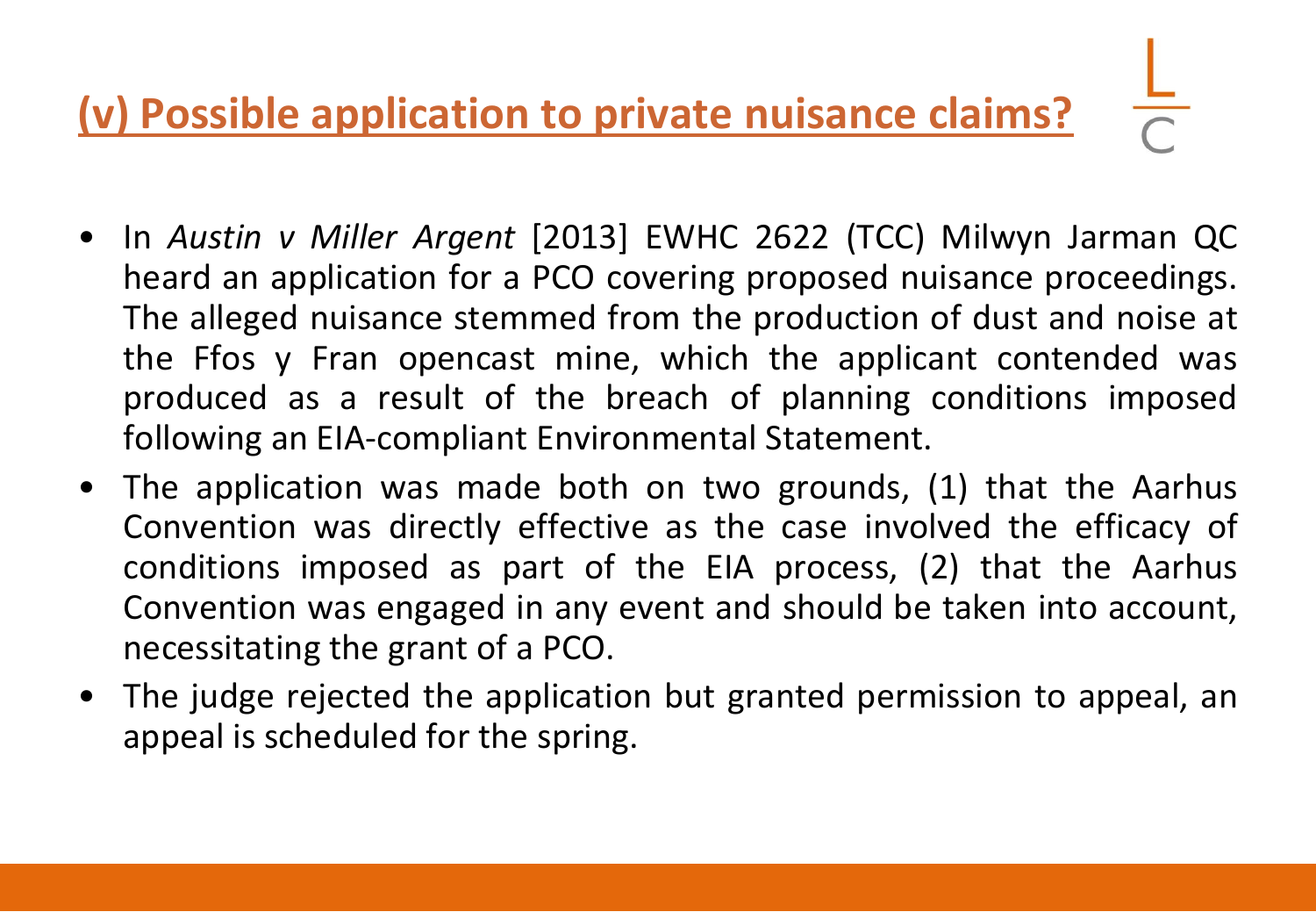As amended on 1 July 2013 CPR 54.5 now states:

*"(5) Where the application for judicial review relates to a decision made by the Secretary of State or local planning authority under the planning acts, the claim form must be filed not later than six weeks after the grounds to make the claim first arose."*

This provision operates as an alternative to 54.5(1), accordingly there is now no promptness requirement in planning JRs.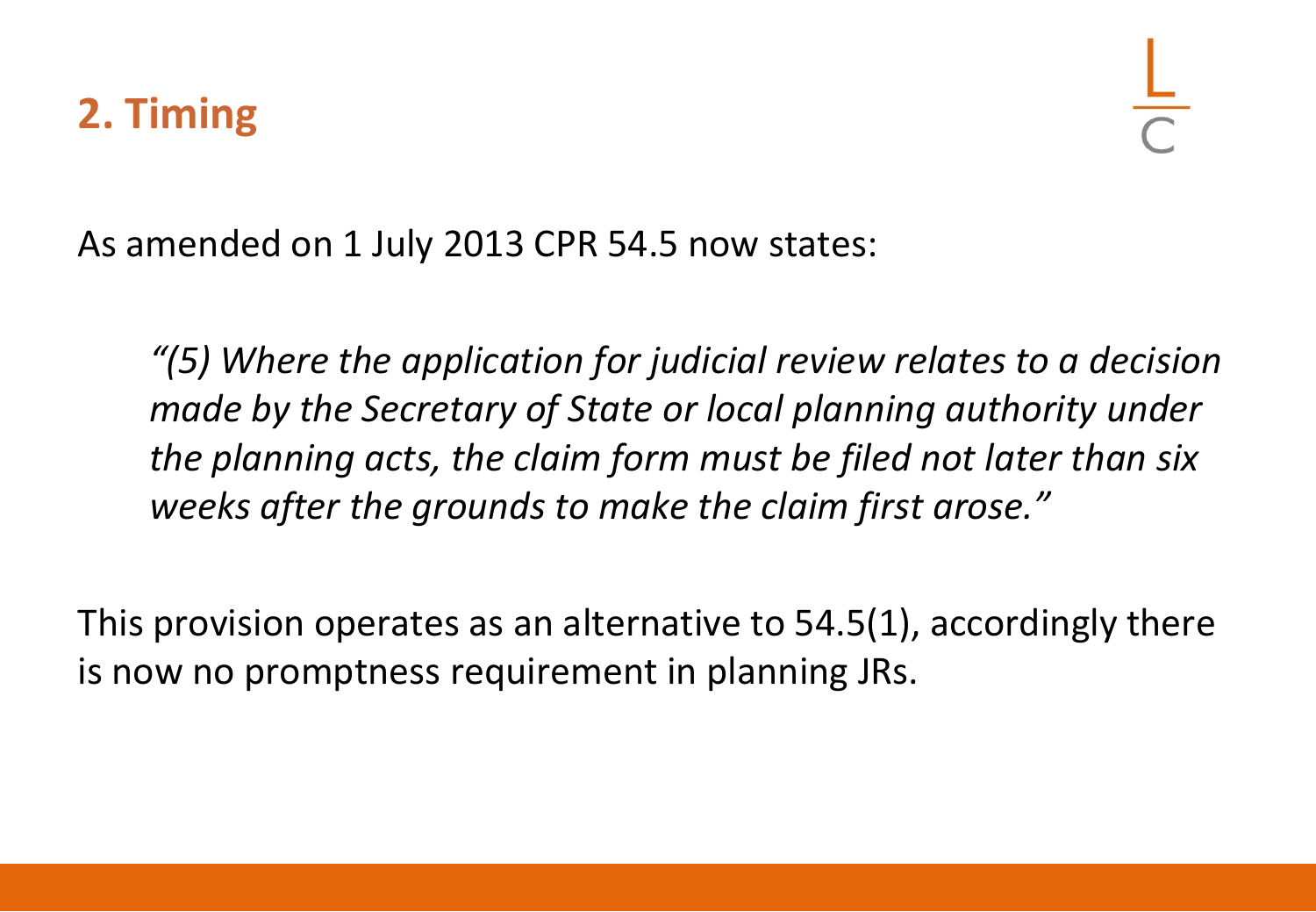• The JR Pre-Action Protocol has also been amended.

"*This protocol may not be appropriate in cases where one of the shorter time limits in Rules 54.5(5) or (6) applies. In those cases, the parties should still attempt to comply with this protocol but the court will not apply normal cost sanctions where the court is satisfied that it has not been possible to comply because of the shorter time limits.*"

Given that the new time frame for claimants is almost always going to be a tight, it is unlikely that failure to comply will result in sanctions in anything but the rarest cases.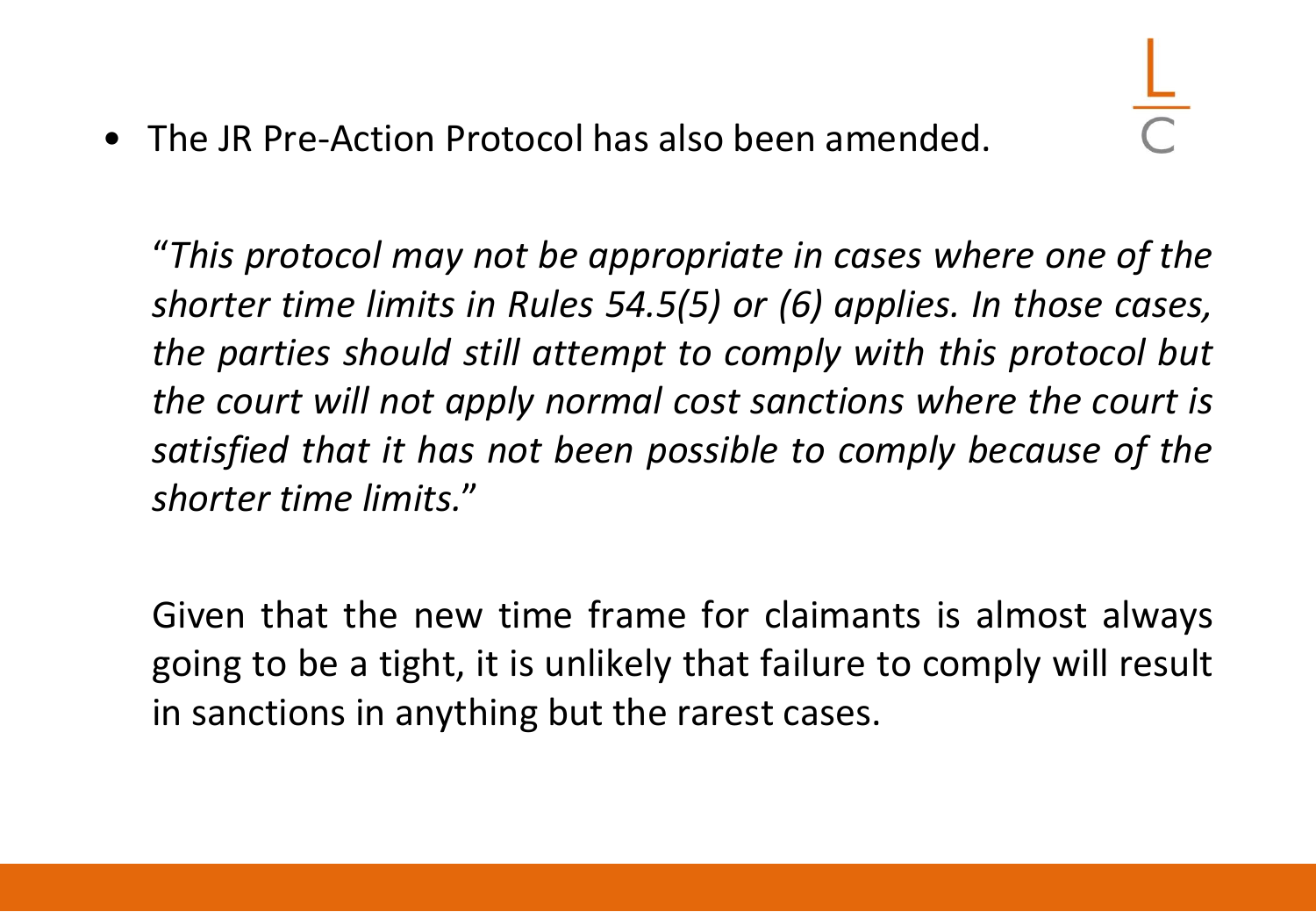# **Scope of the new time limit**

- The new time limit applies to decisions made 'under planning acts'. 'Planning acts' has the same meaning as s.336 TCPA 1990 (CPR 54.5(A1).
- s.336 lists TCPA 1990 as well as the Planning (Listed Buildings and Conservation Areas) Act 1990, the Planning (Hazardous Substances) Act 1990 and the Planning (Consequential Provisions) Act 1990.
- This would, on its face, extend to decisions made under regulations which were in turn made under powers derived from these acts.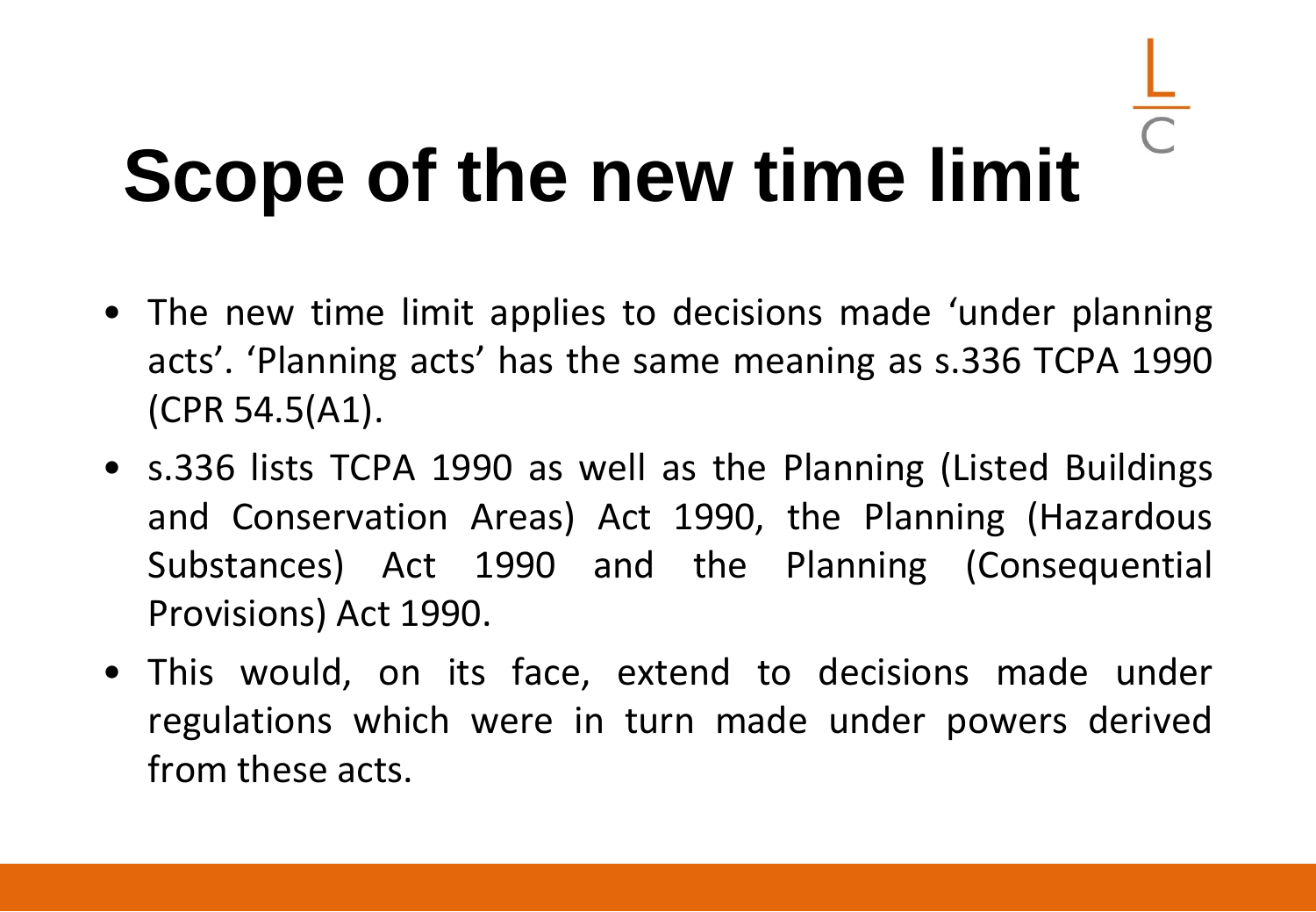#### **3. Totally without merit**

- From 1 July 2013 the CPR has been amended so that where a judge refuses permission for judicial review and records the application as being totally without merit in accordance with rule 23.12 the claimant cannot request that the decision be reconsidered at a hearing. (CPR 54.12(7))
- Where an appeal is sought against such a decision it will lie with the Court of Appeal, however, due to CPR 52.15(1A)(b), the Court of Appeal has no jurisdiction to consider such an application at an oral hearing. This was recently confirmed in (*R(RG - Albania) v Secretary of State for the Home Department* (C4/13/2419, judgment given on 4 October 2013).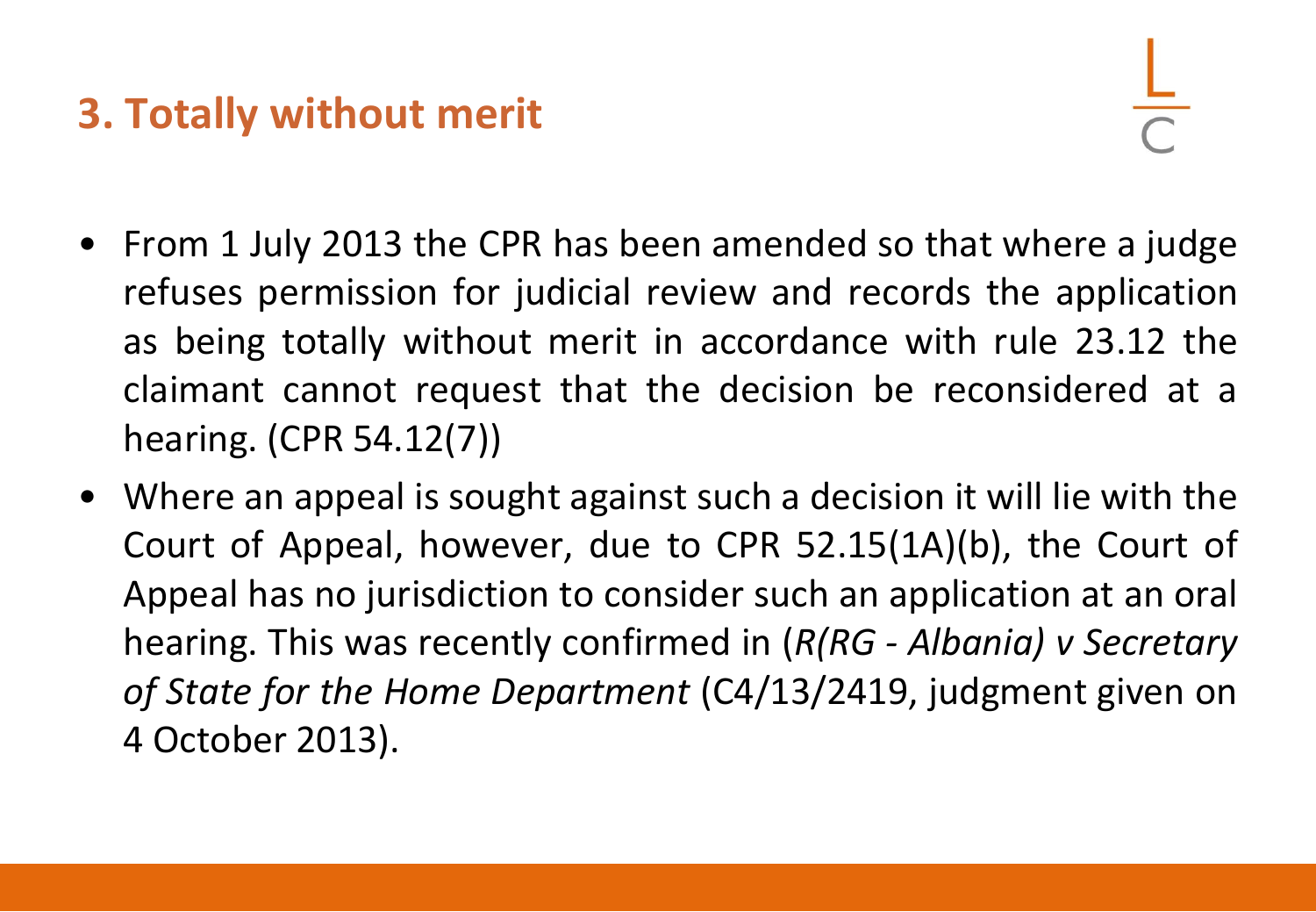- This will effectively mirror the power given to appellate judges by CPR 52.4A.
- However, in the Admin Court the judges will have more experience of the "clearly without merit" test for immigration related claims, where the effect of a finding that a claim is without merit is renewal does not operate as a stay on removal (CPR 54 PD 18.4). This has been applied rather more robustly by the Admin court than by the Court of Appeal.
- Risk of conflation or drift as between the "arguability" threshold and the "totally without merit" test.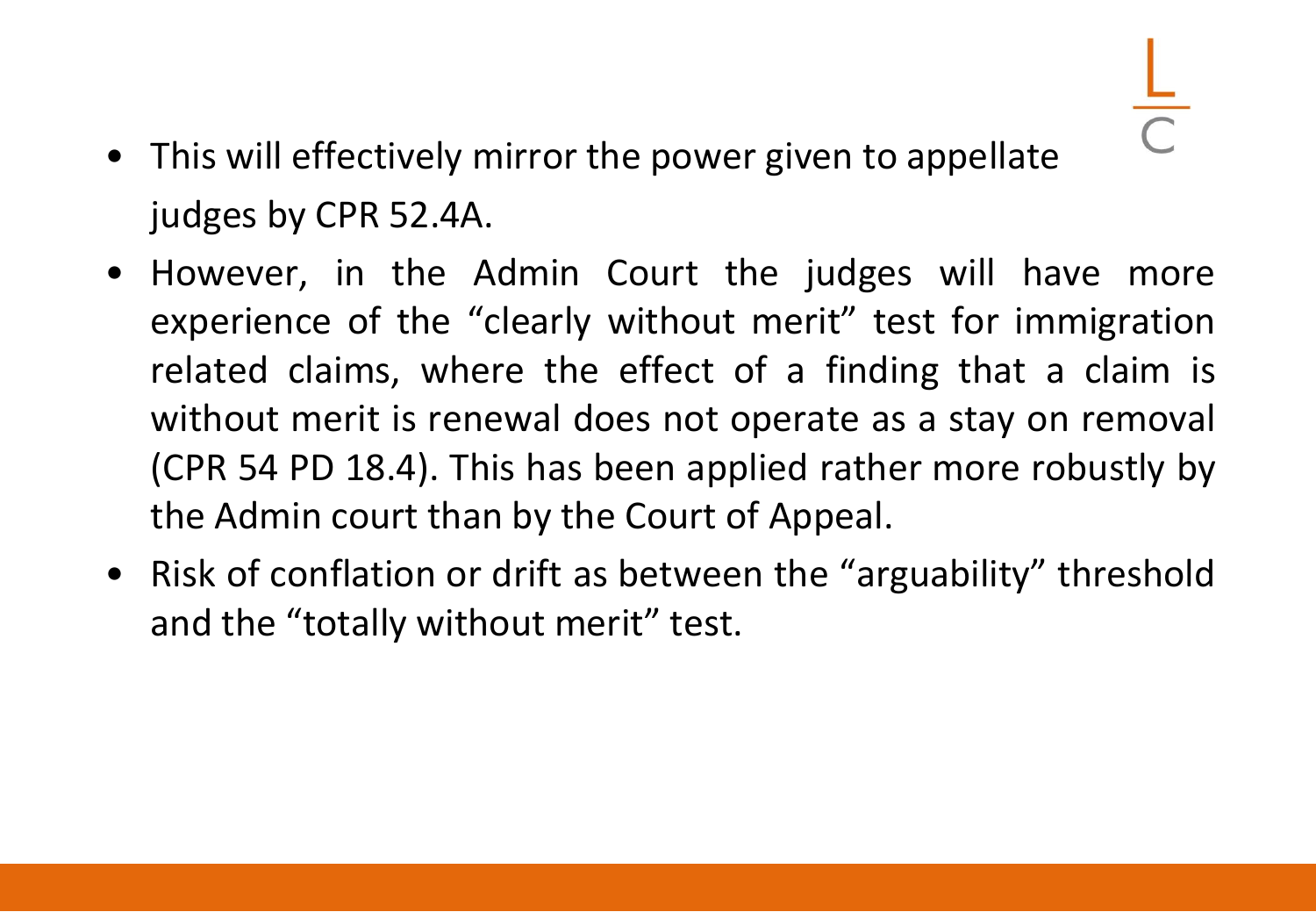## **SECTION B**

### **CHANGES PROPOSED BY MOJ CONSULTATION PAPER "JUDICIAL REVIEW – PROPOSALS FOR FURTHER REFORM"**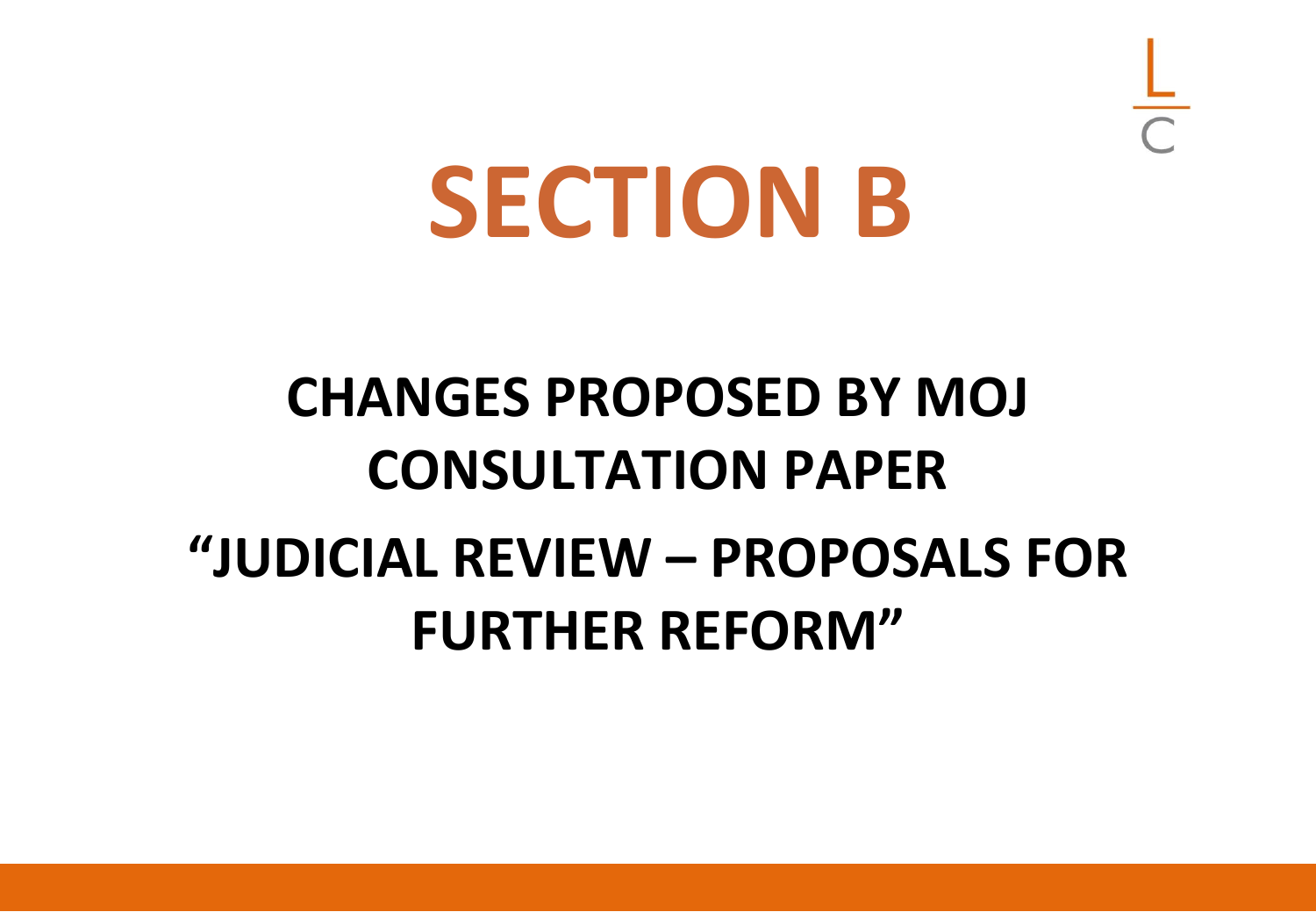#### **Outline of proposals relating to planning**

- 1. Create specialist 'Land and Planning Chamber';
- 2. Introduce permission filter for s.288 challenges;
- 3. Restrict ability of LPAs to challenge infrastructure projects under s.188 PA 2008;
- 4. Remove legal aid from s.288 and s.289 challenges (except where in breach of ECHR/EU law);
- 5. Adopt new standing test;
- 6. Other changes relating to JR more widely.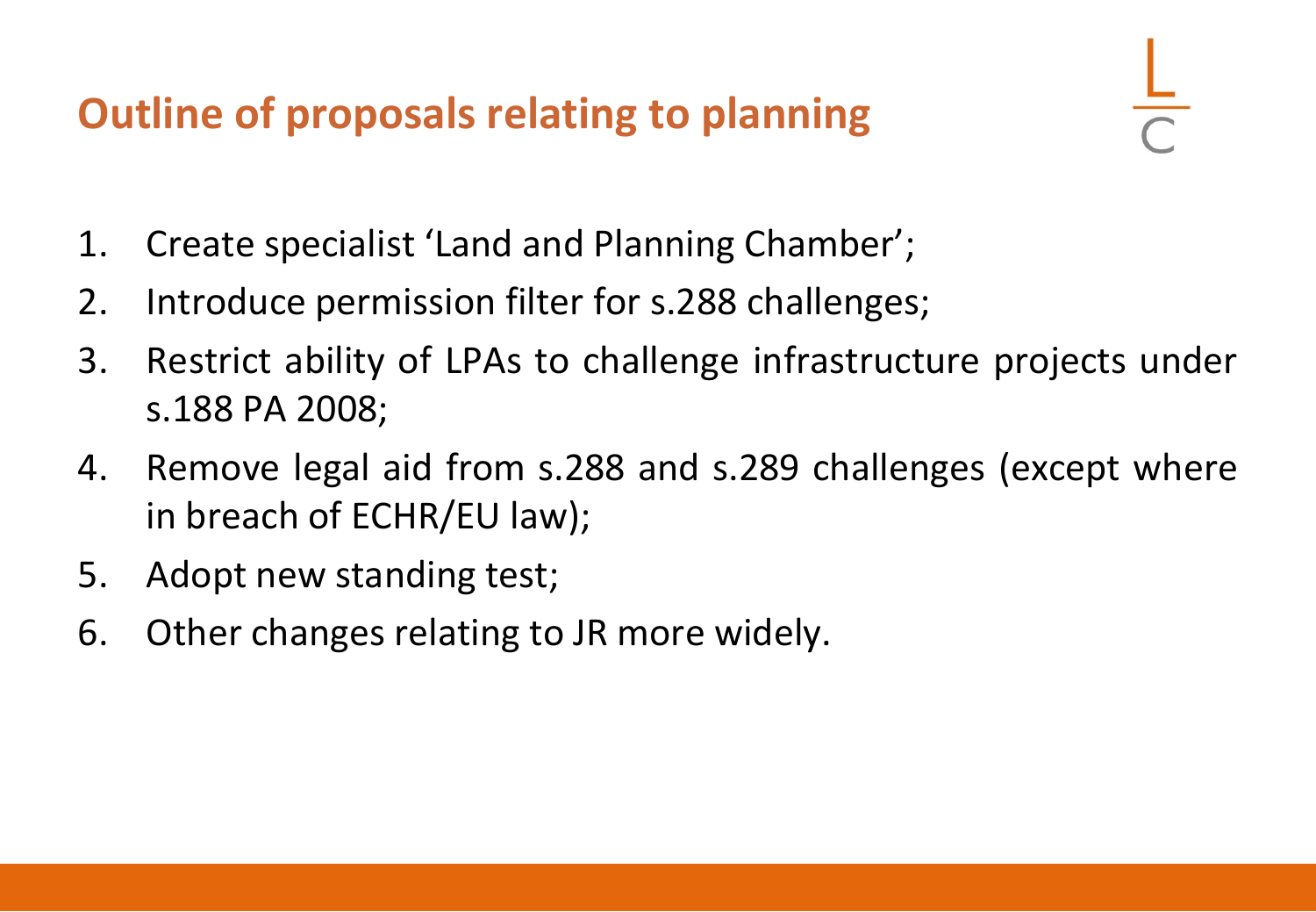#### **1. Creation of a specialist Land and Planning Chamber**

- Intention is to speed up the process.
- Steps have already been taken to achieve this through the creation of the Planning Fast-Track. The Government anticipates that the results of those reforms should be clear by the end of the year.
- All planning judges and judicial reviews will be transferred to the Lands Chambers (which will be renamed).
- Intention is that this should enable better case-management and faster resolution of issues.
- ALBA supported the proposal, but were concerned that there should be frequent movement of judges between planning and environmental law and the Administrative Court.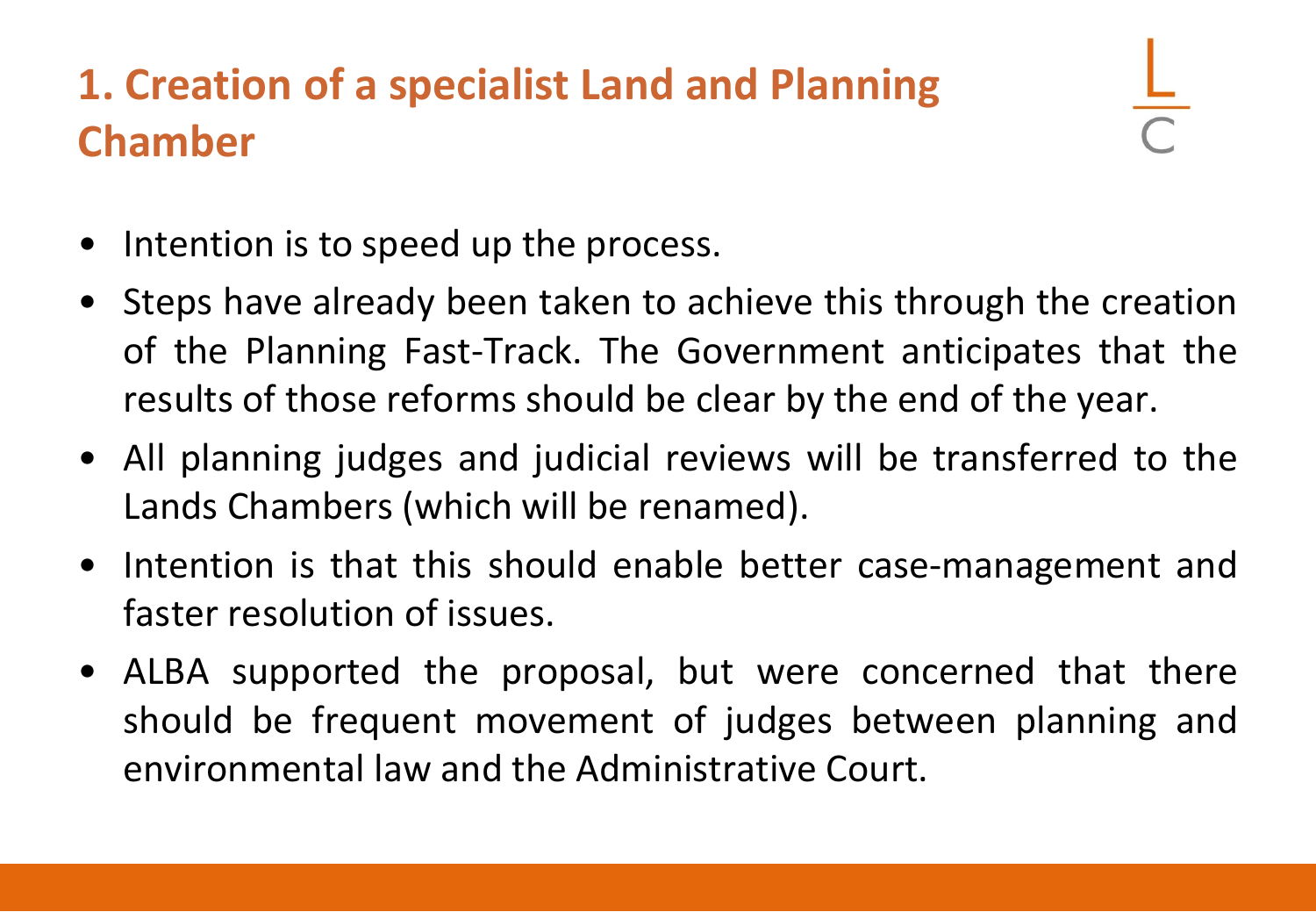### **2. Introduction of a permission filter for all statutory challenges under TCPA 1990**

- It has been an obvious anomaly that s.288 has no permission stage but s.289 has.
- This proposal has been brought forward as a result of suggestions by the judiciary and has been supported by ALBA and others.
- It would presumably use the same standard of arguability used in Part 54 and s.289 appeals.
- Note that it does not address other related anomalies between section 288 and 289, and judicial review, as to whether onward appeal to Court of Appeal is a "second appeal" within CPR 52.13 and whether one can appeal against a refusal of permission (in JR you can, CPR 52.15, in section 289, and likely 288, you cannot (*Walsall MBC v SSCLG* [2013] EWCA Civ 270, [2013] JPL 1183).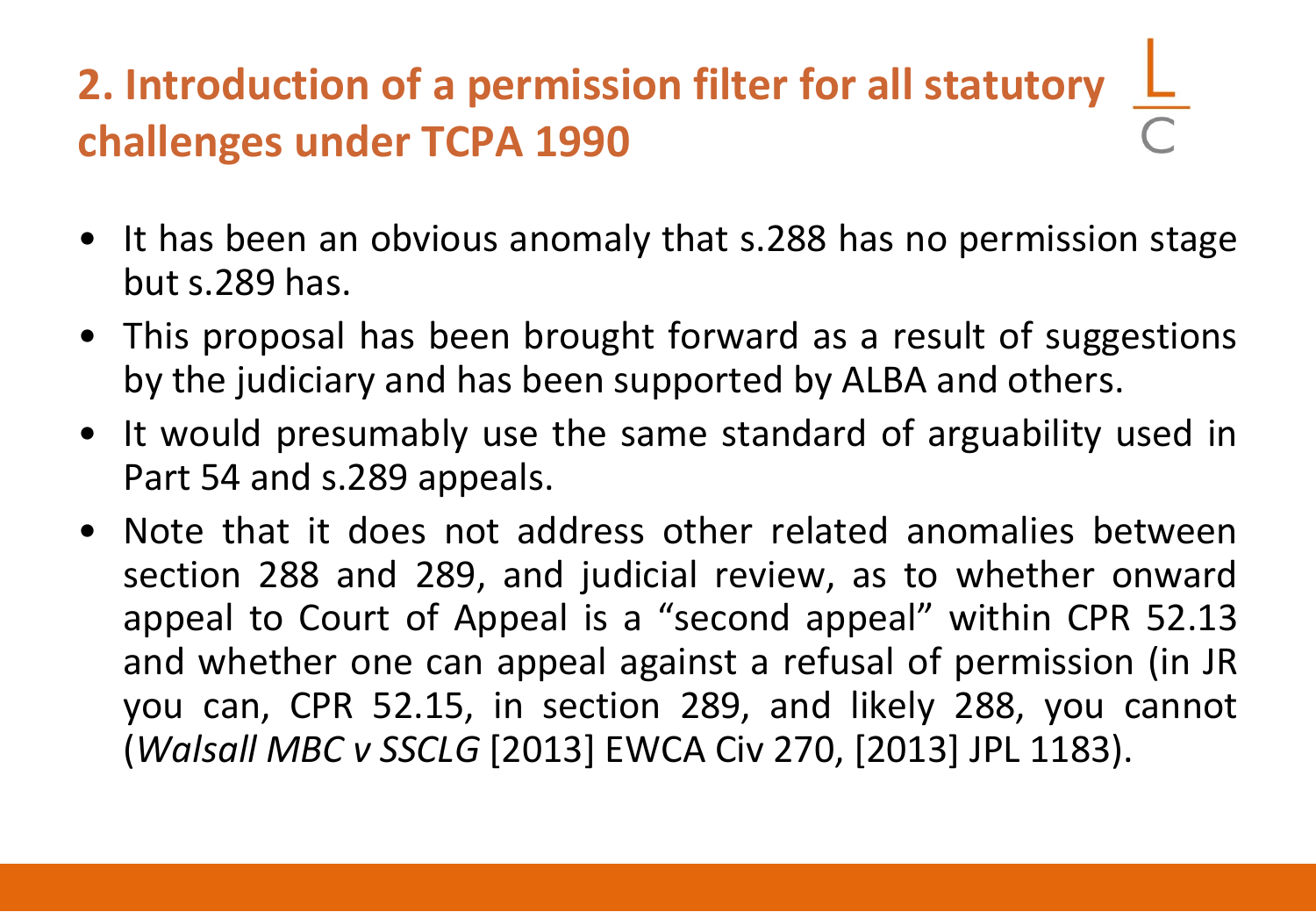#### **3. Restriction of the ability of Local Authorities to challenge Infrastructure Projects under s.118 PA 2008**

- This proposal may involve adopting a provision similar to s.1.4 of the Dutch Crisis and Recovery Act 2010 which restricts the right of local authorities to challenge decisions made by central government.
- The Government considers it important that under the Dutch legislation local authorities still have the chance to pursue remedies through the ordinary civil law. It is not clear whether this route would satisfy the UK's European obligations.
- The Government is also interested in extending the principles in favour of mediation and arbitration which already apply to governmental departments.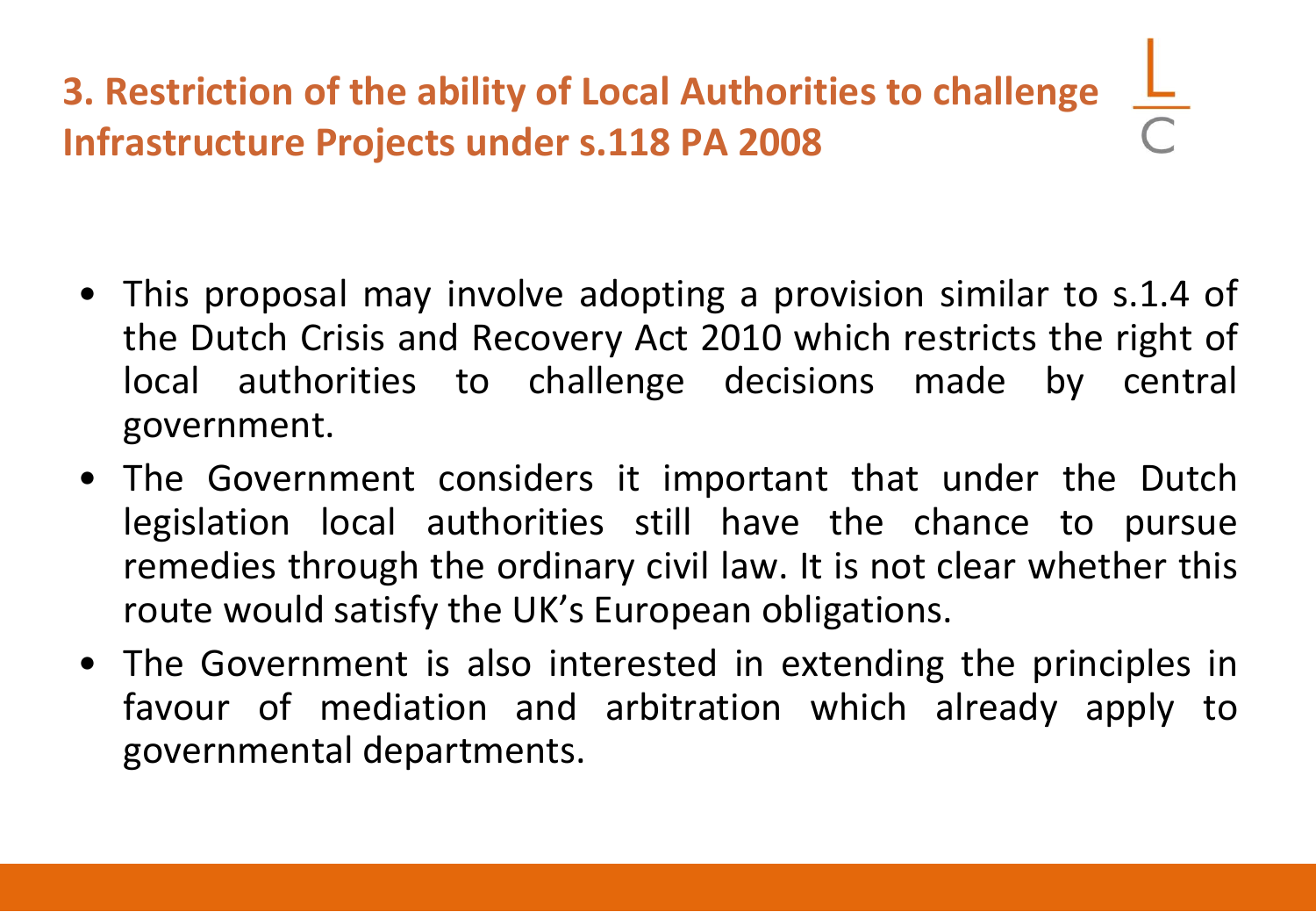**4. Removal of legal aid from all s.288 and 289 challenges where failure to fund would not breach ECHR or EU rights.**

• It is unlikely that there would be circumstances in which Article 6 of the ECHR was engaged by the non-provision of legal aid. It may be possible to argue that a refusal of legal aid would give rise to a breach of EU law, either the Legal Aid Directive (2002/8/EC), or Article 47 of the EU Charter on Fundamental Rights, in cases where an underlying issue of EU law is in play (such as for example in relation to compliance with the EIA or SEIA directives). This remains untested terrritory.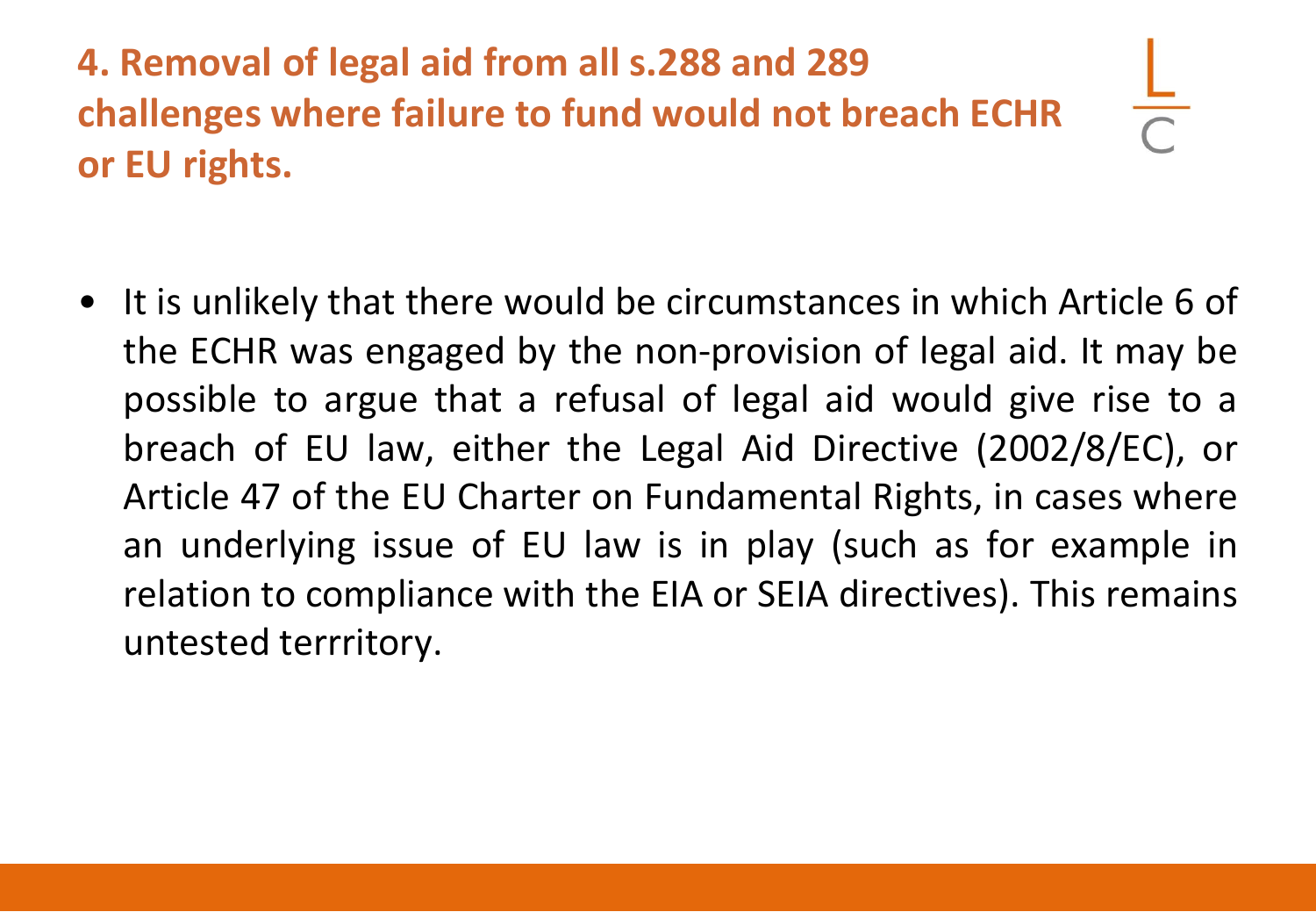#### **5. Introduction of a tighter test for standing**

- The Government is concerned that the standing rules have been relaxed too far.
- It wishes to consider whether there is a more appropriate test that could be applied and presents as possibilities:
	- "direct and individual concern" (test to bring challenge in CJEU). Although it points out that this is unlikely to be appropriate;
	- "victim" (test in HRA 1998 or ECHR). It is unclear what this would mean in planning context where individual rights are seldom at issue.
	- "a person aggrieved" (test in statutory challenges).
	- "potential to produce a benefit for the individual, a member of the individual's family or the environment" (test for civil public funding of judicial review). This is in practice likely to be even more restrictive than the "direct and individual concern" test so it is hard to see why it would be more appropriate.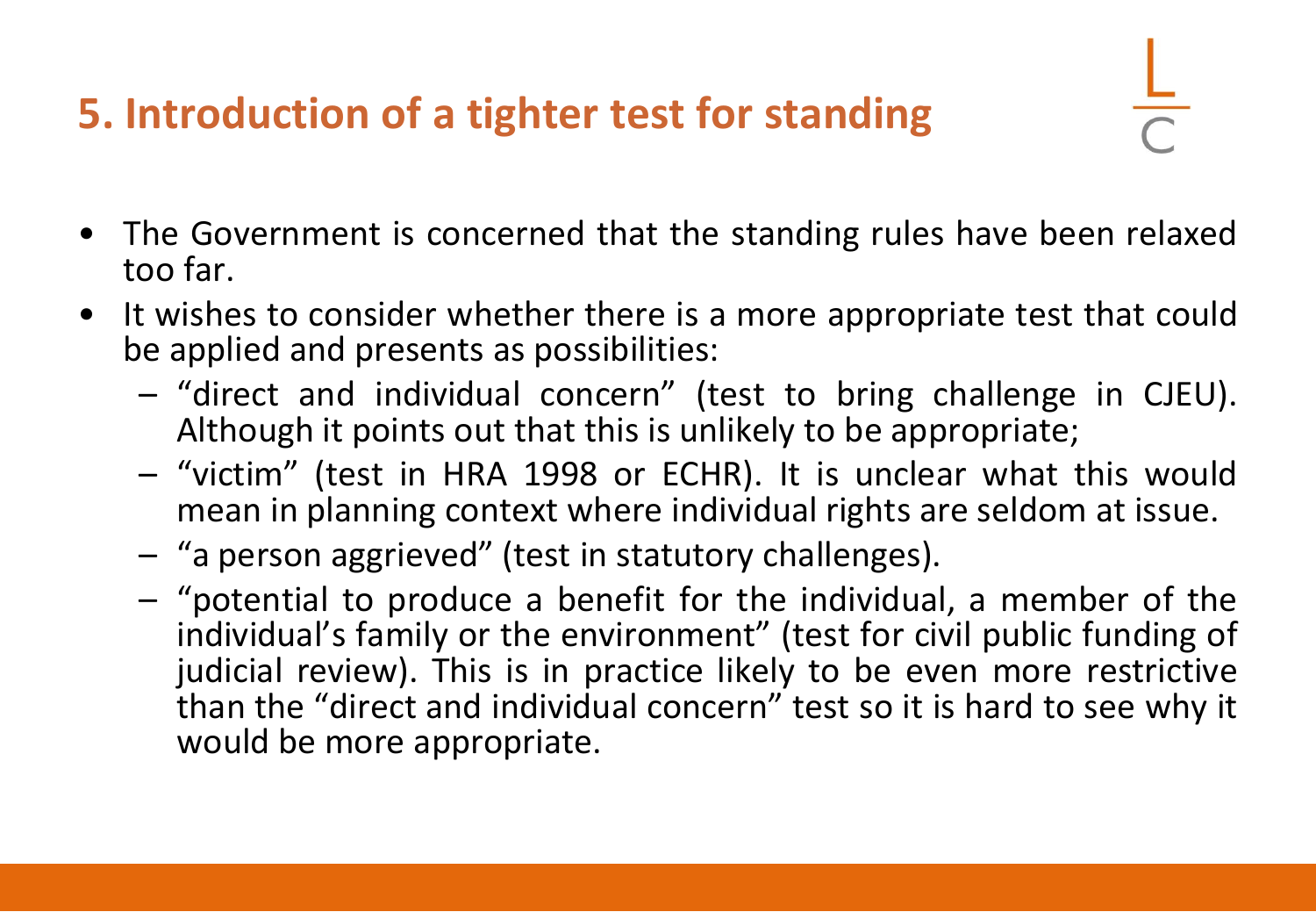#### **Other proposals:**

- Allow 'no difference' arguments to be made at the permission stage, or to a lower standard than the current 'it is inevitable that the breach of legal duty would have made no difference to the decision reached'.
- Transfer the costs risk of the permission stage to the legal provider.
- Award costs of an oral hearing at the permission stage as a matter of course.
- Find an alternative mechanism for resolving Public Sector Equality Duty disputes.
- Extend the use of wasted costs orders.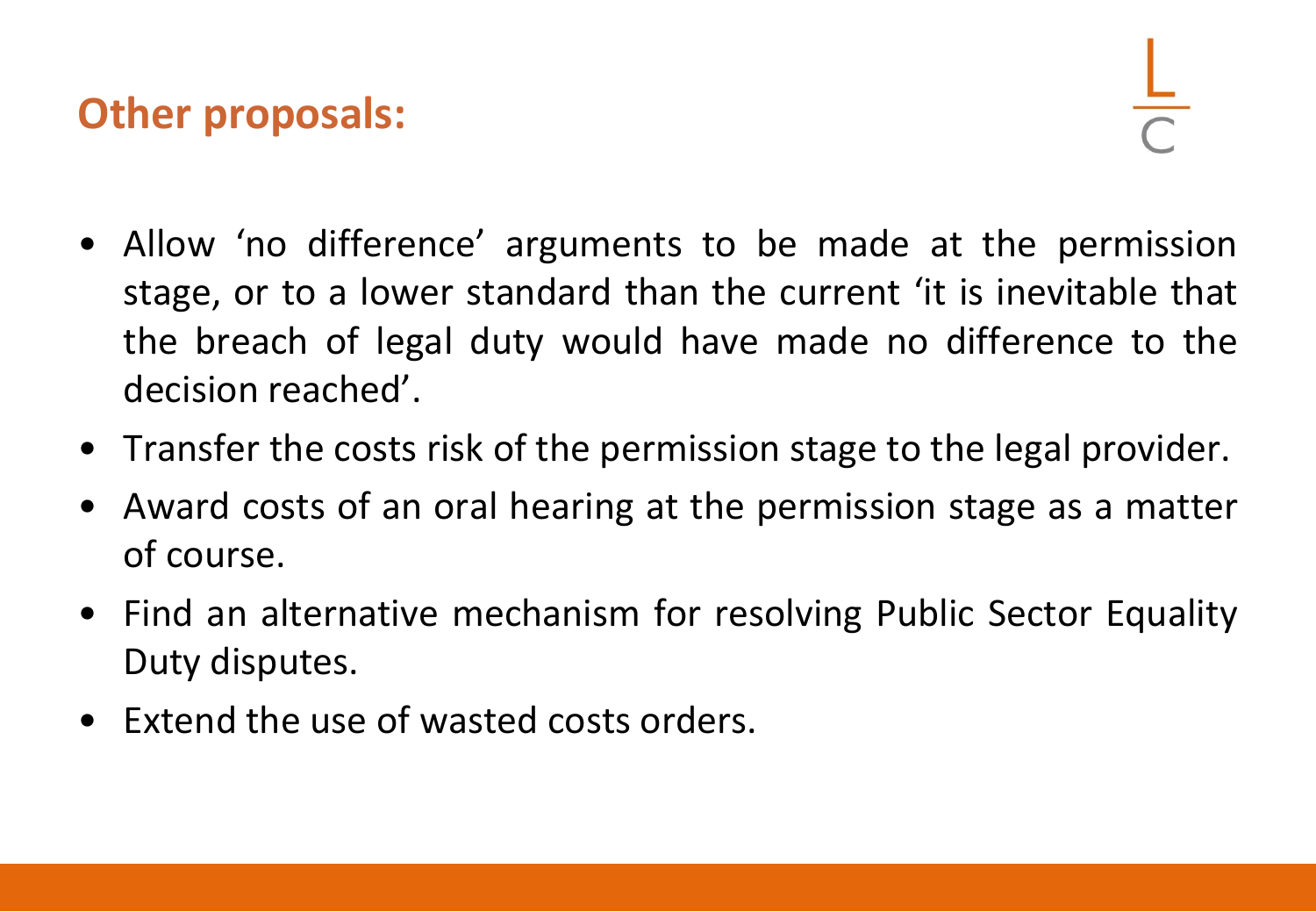• Mandate the provision of detailed financial statements by applicants for PCOS.

- 
- Introduce a presumption in favour of cross-capping when PCOs are made.
- Restrict making of PCO where there is an individual or private interest (cf cumulative impact with proposed changes to standing requirements).
- Restrict making of PCOs in non-environmental cases.
- Restrict making of PCOs to "political" or "campaigning" claimants.
- Introduce a presumption that interveners should bear its own costs whatever the outcome of the case; and that interveners are liable for all additional costs created by their intervention.